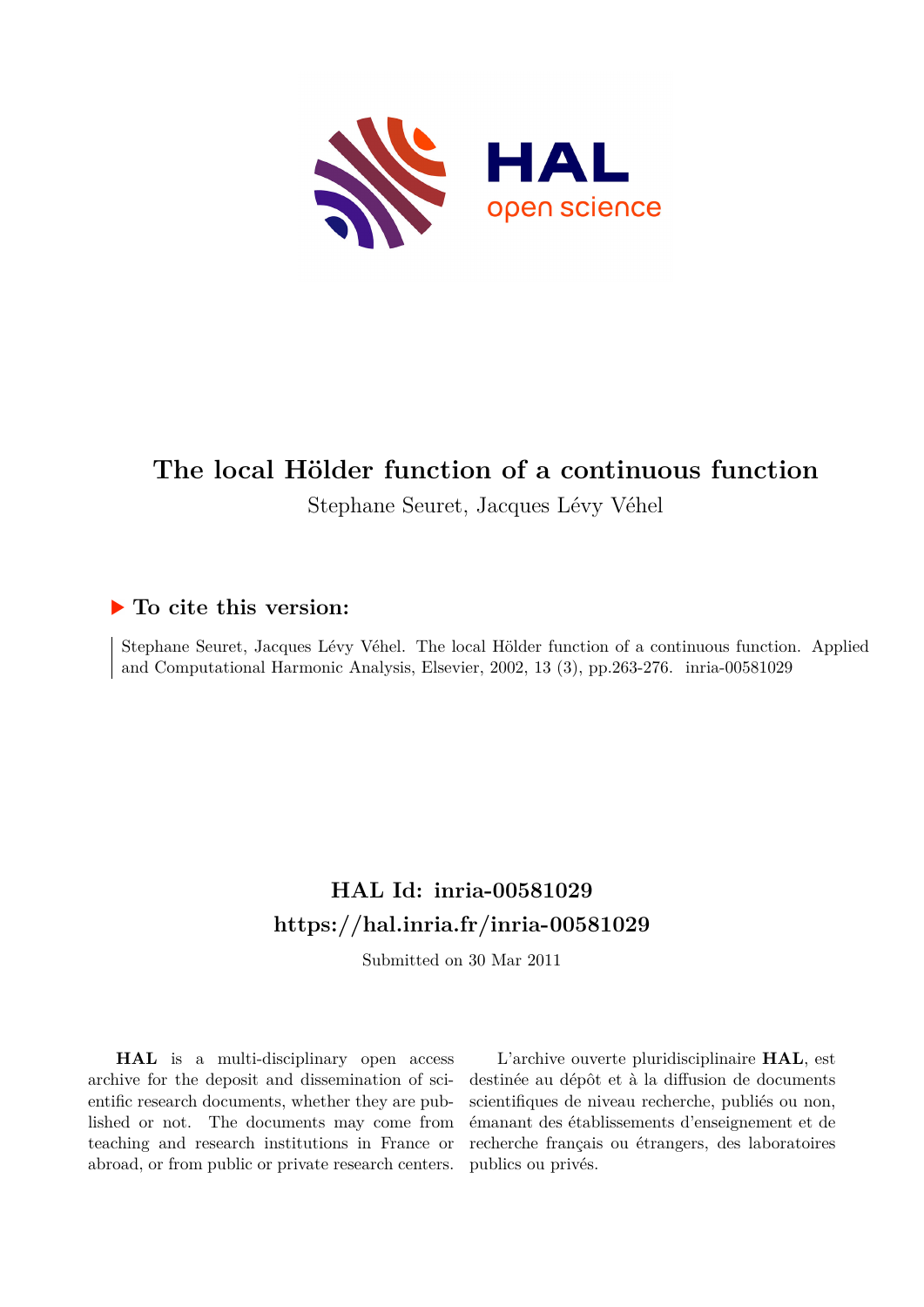# The local Hölder function of a continuous function

Stéphane Seuret, Jacques Lévy Véhel

Projet Fractales, INRIA Rocquencourt B.P. 105, 78153 Le Chesnay Cedex, Fran
e e-mail: {Stephane.Seuret, Jacques.Levy\_Vehel}@inria.fr

April 25, 2002

### **Abstract**

This work focuses on the local Hölder exponent as a measure the regularity of a function around a given point. We investigate in detail the structure and the main properties of the local Hölder function (i.e. the function that associates to each point its local Hölder exponent). We prove that it is possible to construct a continuous function with prescribed local and pointwise Hölder functions outside a set of Hausdorff dimension 0.

## 1 Introduction

There exist various ways to measure the regularity of a fun
tion around a given point. The most popular one is to use the pointwise Holder exponent (hereafter denoted  $\alpha_p$ ), but other characterizations of local regularity exist. These include the local Hölder exponent, the chirp and oscillation exponents, the local box and Hausdorff dimensions and the degree of fractional differentiability. We shall mainly be on
erned in this paper with the study of the local Hölder exponent and the local Hölder function, *i.e.* the function that asso
iates to ea
h point its lo
al Holder exponent.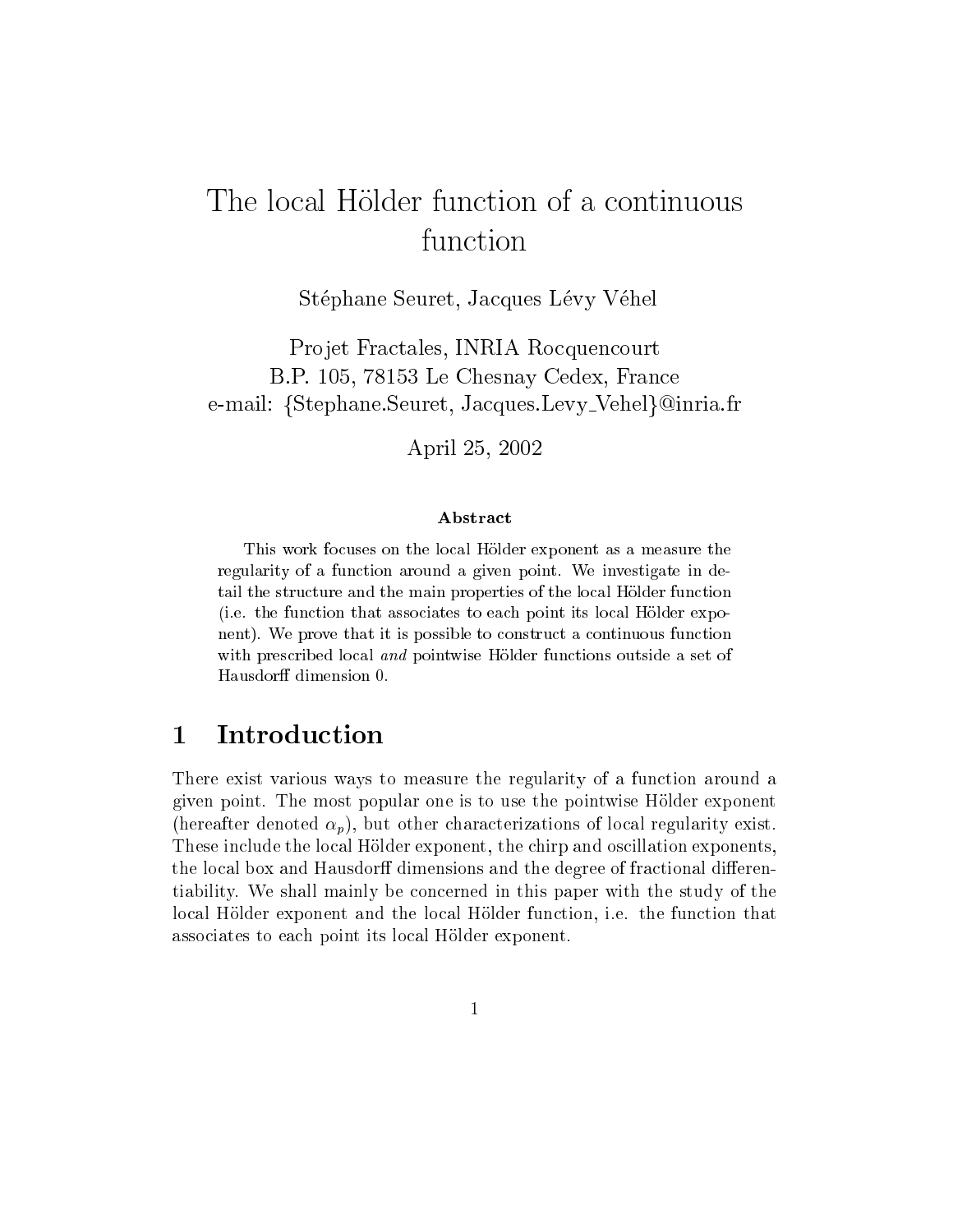There are several motivations for investigating the local Hölder exponent. First, this exponent is computed through a localization of the global Hölder exponent, and is thus perhaps the most natural exponent in the list above.

Another obvious reason for introdu
ing regularity exponents other than  $\rho$  is that the model that  $\rho$  is the sole pointwise Holder exponent does not not provide a full description of the regularity of a function. For instance the cusp function  $x \to |x|$  and the chirp function  $x \to |x|$  sin(1/|x|f|, where and are positive reals, have the same that the same points at the same point  $\alpha$  ,  $\alpha$ namely  $\gamma$ . However, they have strongly different behaviours around 0. In these cases, the local Holder exponents  $\alpha_l$  are respectively  $\gamma$  and  $\frac{1}{1+\beta}$ . The  $-1$ lower value of life the complete about the original materials are completely behaviour of the fun
tion around 0.

A further advantage of the local Hölder exponent over the pointwise exponent is the tion of the attrice the addressed through the algebra the and the contract of particles is while p is not. This means for instance the following equality always always always always always always always a holds :  $\alpha_l^{\mu} = \alpha_l^{\mu} + 1$ , where  $\alpha_l^{\mu}$  is the local exponent of a primitive F of f. In contrast, one can only ensure in general that  $\alpha_p^F \geq \alpha_p^f + 1$ .

From a pra
ti
al point of view, most methods for estimating p make itles it is the assumption that the assumption that problem the assumption that the component to the contract t investigate the domain of validity of this equality.

Finally, in many application, the local Hölder exponent and its evolution in "time" are a relevant tool for characterizing or processing signals (see for instance  $[8]$ .

While the main properties of the pointwise Hölder function have already been investigated, no su
h study has been ondu
ted yet for the lo
al one. We prove in this paper that the class of local Hölder functions of continuous functions is exactly the one of non negative lower semi-continuous functions. The next natural question onsists in determining the exa
t links between the two Holder-based regularity hara
terizations, i.e. the pointwise and lo
al one. In other words, we want to answer the following question: to what extent can one prescribe independently the pointwise and local Hölder functions of a continuous function? We show that any couple of functions  $(f, g)$  such that  $f \leq g$ , and f (resp. g) belongs to the class of local (resp. pointwise) Hölder functions can be jointly the local and pointwise Hölder functions of a continuous function except on a set of Hausdorff dimension 0 (see theorem 4.1 for a pre
ise statement).

In section 2, we recall the definition and main properties of the pointwise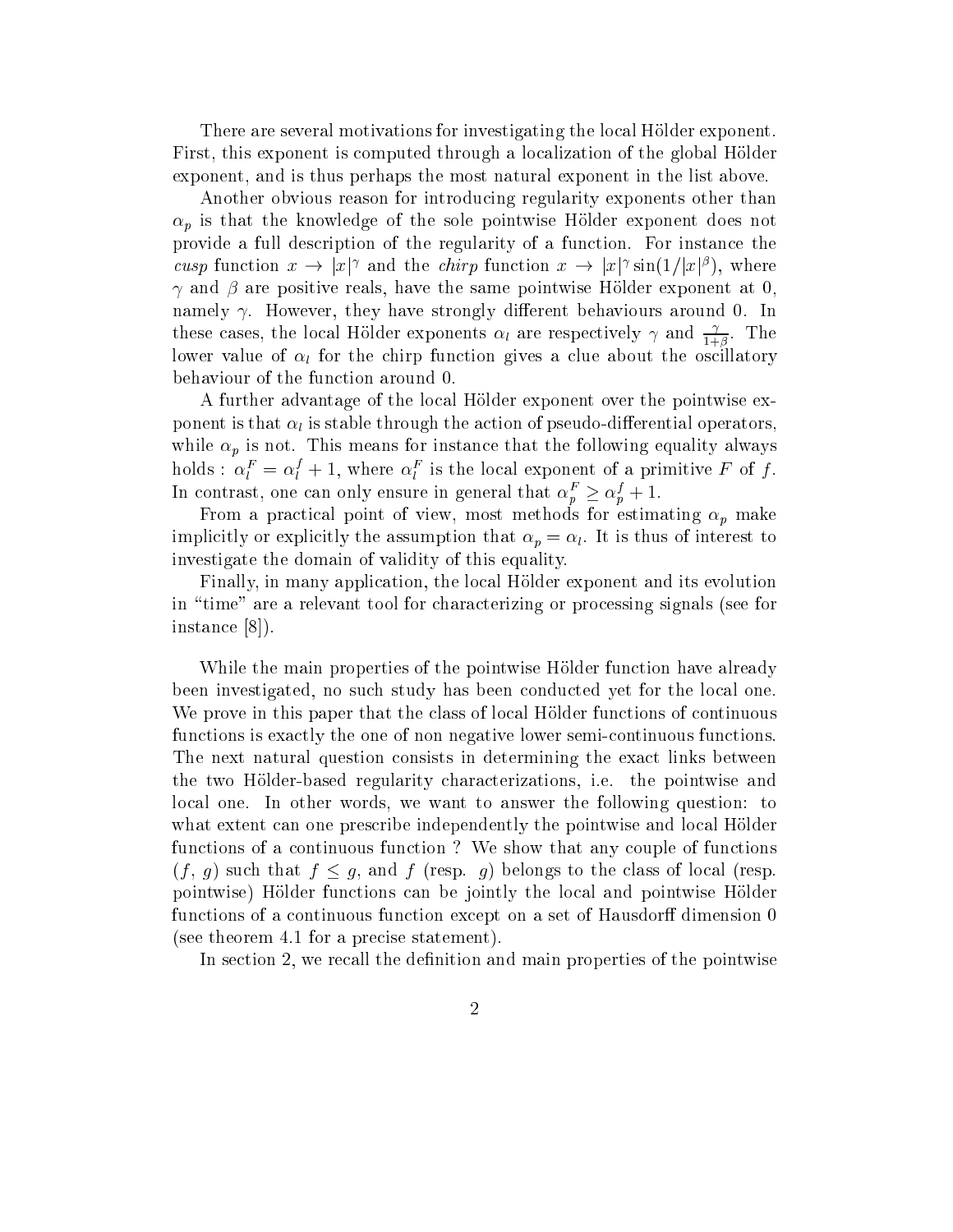exponent, and we start studying the local one. In section 3, we give the structure of local Hölder functions. We provide various comparisons between the exponents in se
tion 4. Se
tion 5 is devoted to the onstru
tion of a ontinuous fun
tion with pres
ribed lo
al and pointwise Holder fun
tions.

#### $\overline{2}$ Definitions of the exponents

We recall in this section the definitions of the two regularity exponents we are interested in. The first one, the pointwise Hölder exponent, is well known. The second one is the local Hölder exponent. We give a slightly enhanced definition of this exponent (as compared to the one in  $[4]$ ), and investigate its basi properties.

#### 2.1Pointwise Hölder Exponent

Decrease 2.1 Decrease 2.1 Let f : IR be a function, s  $\alpha$  ,  $\beta$  , see IR. Be a function,  $\alpha$ Then  $f \in C^1(x_0)$  if and only if there exists a real  $\eta > 0$ , a polynomial P with degree less than  $[s]$  and a constant C such that

$$
\forall x \in B(x_0, \eta), \ |f(x) - P(x - x_0)| \le C|x - x_0|^s. \tag{1}
$$

By definition, the *pointwise Hölder* exponent of f at  $x_0$ , denoted by  $\alpha_p(x_0)$ , is: supset  $j \in \mathbb{C}$  ( $x_0$ ).

The following wavelet characterization of this exponent, due to S. Jaffard  $([7])$ , will be useful in the sequel:

**Proposition 2.1** Assume that  $f \in C^-(x_0)$ . If  $\vert \kappa Z \vert^2 = x_0 \vert \leq 1/2$ , then

$$
|d_{j,k}| \le C2^{-\alpha j} (1 + 2^j |k2^{-j} - x_0|)^{\alpha}.
$$
 (2)

Conversely, if (2) holds for all  $(j, k)$ 's such that  $|k2^{-j} - x_0| \leq 2^{-j/(\log j)^2}$ , and  $y \mid t \in C$   $^{\circ}$ , then there exist a constant  $C$  and a polynomial  $P$  of degree at  $most \alpha$  such that

$$
|f(x) - P(x - x_0)| \le C|x - x_0|^{\alpha} (\log(|x - x_0|))^2.
$$
 (3)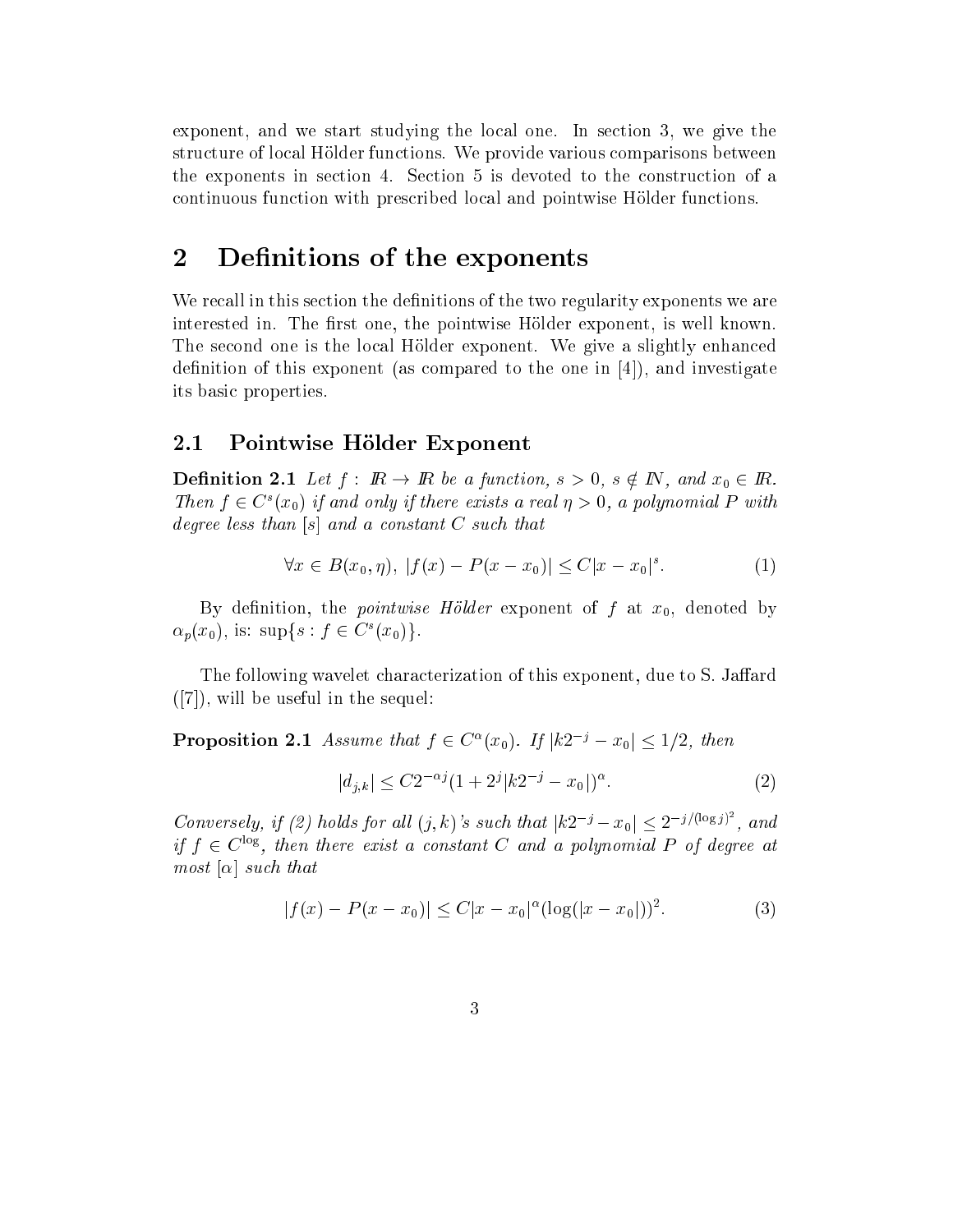$C_{\alpha\beta}$  is the class of functions T whose wavelet coefficients verify

$$
|d_{j,k}| \leq C2^{-\frac{j}{\log j}}.
$$

This regularity ondition is stronger than uniform ontinuity, but does not imply a uniform Hölder continuity.

#### 2.2Local Hölder Exponent

ally into the angles of the function of the contract of the set of the set of the set of the set of the set of says that  $f \in C_l^{\tau}(\Omega)$  where  $0 \leq s \leq 1$  if there exists a constant  $C$  such that,  $f(x) = f(x)$  in all  $f(x) = f(x)$  in a set  $f(x)$ 

$$
|f(x) - f(y)| \le C|x - y|^s. \tag{4}
$$

If  $m < s < m + 1$  ( $m \in I$ ), then  $J \in C_l$  (12) means that there exists a , that, there is a state that, for all  $\alpha$  in  $\beta$  is a state

$$
|\partial^m f(x) - \partial^m f(y)| \le C|x - y|^{s - m}.
$$

Set now  $\alpha_l(x_l) = \sup\{s : j \in C_l(x_l)\}\.$  Remark that, if  $\alpha_l(x_l) \leq \alpha_l(x_l)$ lat  $\mathcal{U}$  will use the following lemma to define the following lemma to define the local definition of  $\mathcal{U}$ 

**Lemma 2.1** Let  $(O_i)_{i \in I}$  be a family of decreasing open sets (i.e.  $O_i \subset O_j$  if i <sup>&</sup>gt; j), su
h that

$$
\cap_i O_i = \{x_0\}.
$$

Set

$$
\alpha_l(x_0) = \sup \{ \alpha_l(O_i) : i \in I \}.
$$
\n<sup>(5)</sup>

Then  $\alpha_l(x_0)$  does not depend on the choice of the family  $(O_i)_{i\in I}$ .

**I** TOOI. Let  $(U_i)_{i\in I}$  and  $(U_i)_{i\in I}$  be two families of sets satisfying the above conditions, and let us define the two corresponding exponents

$$
\alpha_l(x_0) = \sup \{ \alpha_l(O_i) : i \in I \},
$$
  
\n
$$
\tilde{\alpha_l}(x_0) = \sup \{ \alpha_l(\tilde{O}_i) : i \in I \}.
$$

Assume that, for example, let  $\mathbf{r}$  be exists an integer integer integer integer in integer in integer in such that  $a_l(U_i) > a_l(u_l)$ . Since the  $(U_i)_{i \in I}$  are decreasing, and using that  $\prod_i\cup_i = \{x_0\}$ , there exists another integer  $i_1 > i_0$  such that  $\bigcup_{i_1} \subset \bigcup_{i_0}$ .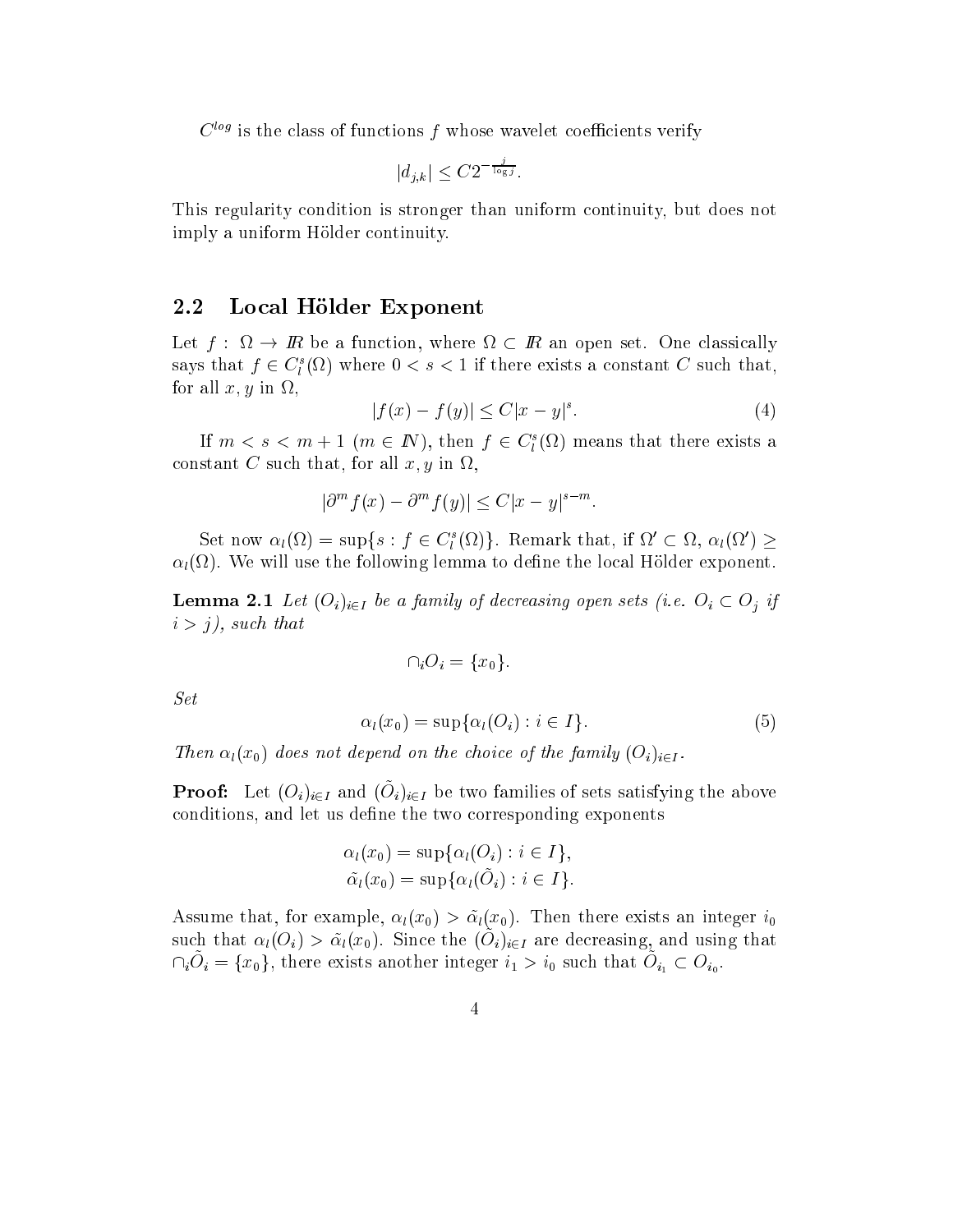Then  $\alpha_l(x_0) \leq \alpha_l(\mathcal{O}_{i_1}) \leq \alpha_l(\mathcal{O}_{i_0}),$  which gives a contradiction.

e and the family formulation  $\mathcal{N}$  independent of the family formulation  $\mathcal{N}$  in the family formulation  $\mathcal{N}$ the local Hölder exponent using a sequence of intervals containing  $x_0$ :

**Definition 2.2** Let f be a function defined on a neighborhood of  $x_0$ . Let  $\{I_n\}_{n\in\mathbb{N}}$  be a sequence of open decreasing intervals converging to  $x_0$ . The local Hölder exponent of the function f at  $x_0$ , denoted by  $\alpha_l(x_0)$ , is

$$
\alpha_l(x_0) = \sup_{n \in \mathbb{N}} \alpha_l(I_n) = \lim_{n \to +\infty} \alpha_l(I_n).
$$
 (6)

It is straightforward to prove that one always has  $\alpha_l(x_0) \leq \alpha_p(x_0)$ .

It is also easy to obtain a wavelet characterization of  $\alpha_l(x)$ , which will be a simple consequence of the following classical proposition  $([10])$ :

**Proposition 2.2** Let  $x_0 \in \mathbb{R}$  and  $\eta > 0$ . Then  $f \in C_{\tilde{l}}(D(x_0, \eta))$  if and only if there exists a constant  $C$ , such that for all  $(j, \kappa)$  such that  $\kappa z$   $\ell \in B(x_0, \eta)$ , one has  $|a_{i,k}| \leq C_2$ .

The last proposition leads to the following characterization

### Proposition 2.3

$$
\alpha_l(x_0) = \lim_{\eta \to 0} (\sup \{ s : \exists C, \ k2^{-j} \in B(x_0, \eta) \Rightarrow \ |d_{j,k}| \le C2^{-sj} \}) \tag{7}
$$

**Proof:** The proof is straightforward using the characterization provided by Proposition 2.2.

**Remark 2.1** When dealing with compactly supported functions, one can assume that ompa
tly supported wavelet, like the Daube
hies ones for example  $([2])$ , are used.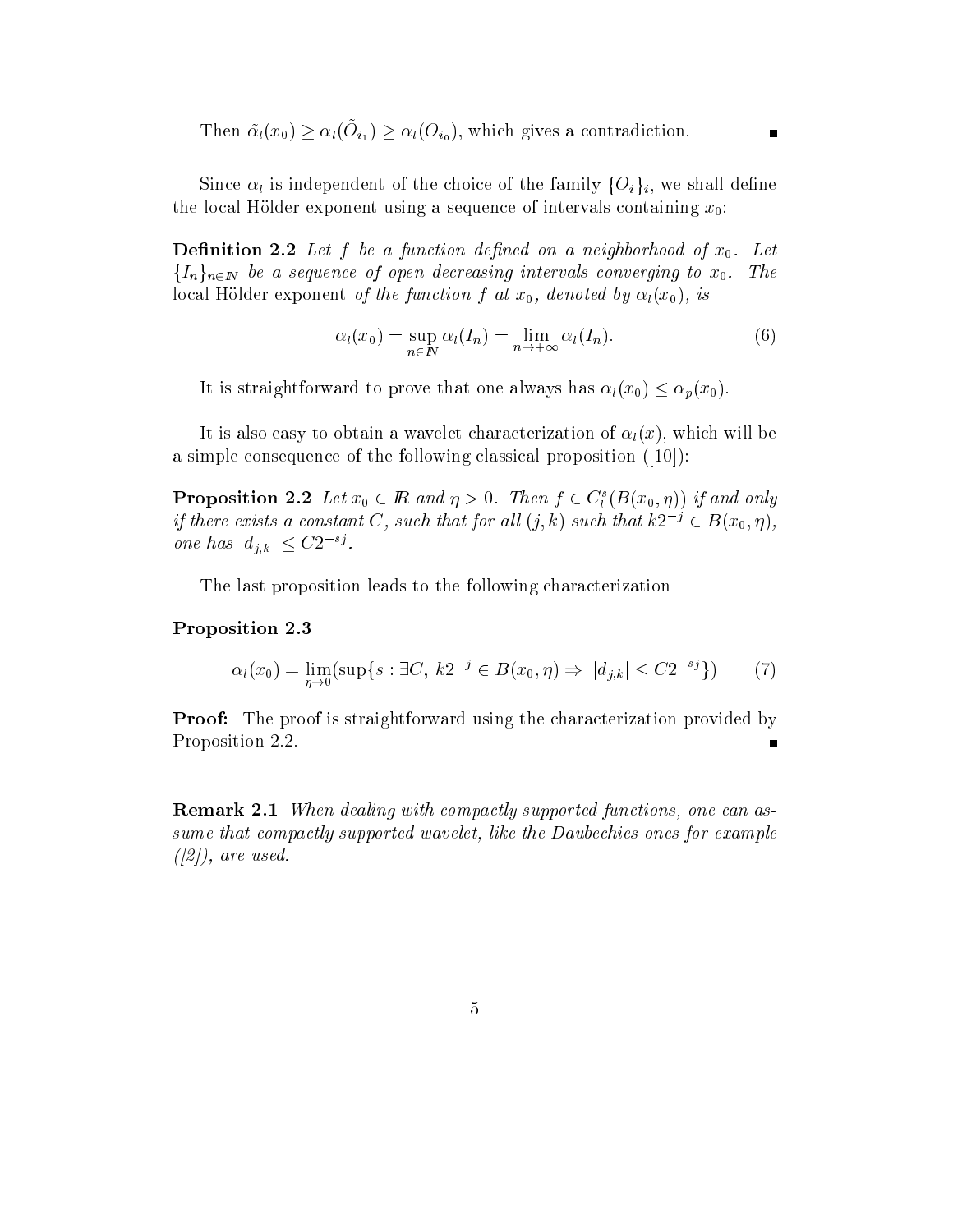#### The structure of Hölder functions  $\overline{3}$

One can associate to each x its pointwise Hölder exponent  $\alpha_p(x)$ . This defines a function  $x \to \alpha_p(x)$ , called the pointwise Hölder function of f. A natural question is to investigate the structure of the functions  $\alpha_p(x)$  when f spans the set of continuous functions. The answer is given by the following theorem  $([1]).$ 

**Theorem 3.1** Let  $q: \mathbb{R} \to \mathbb{R}^+$  be a function. The two following properties are equivalent:

- <sup>g</sup> is a liminf of a sequen
e of ontinuous fun
tions,
- tion f such a superious function function function function function function function function function function  $\mathbf{f}(\mathbf{r})$ function of  $f \alpha_p(x)$  satisfies  $\alpha_p(x) = g(x)$ ,  $\forall x$ .

As in the case of the pointwise exponent, one can associate to each  $x$  the local exponent of f at x. This defines a local Hölder function  $x \to \alpha_l(x)$ . The structure of local Hölder functions is more constrained than the one of pointwise Holder fun
tions, sin
e the former must be lower semiontinuous functions  $([4])$ . More precisely, we have:

**Theorem 3.2** Let  $q: \mathbb{R} \to \mathbb{R}^+$  be a function. The two following properties are equivalent:

- <sup>g</sup> is a non-negative lower semiontinuous (ls
) fun
tion.
- ontinuous function function functions in the local control the local control functions in of f,  $\alpha_l(x)$ , satisfies  $\alpha_l(x) = g(x)$ ,  $\forall x$ .

**Proof:** From the definition of  $\alpha_l(x_0)$ , for all  $\epsilon > 0$ , there exists an interval ontaining the substitution of the substitution of the substitution of the substitution of the substitution of

$$
\alpha_l(I_{\epsilon}) > \alpha_l(x_0) - \epsilon.
$$

Then, using the definition of  $\alpha_l(y)$  for every  $y \in I_\epsilon$ , one concludes that

$$
\forall y \in I_{\epsilon}, \ \alpha_l(y) \ge \alpha_l(I_{\epsilon}) \ge \alpha_l(x_0) - \epsilon.
$$

This exactly shows that  $x \to \alpha_l(x)$  is an lsc function. Obviously, the continuit of the first limit of the contract of the contract of the contract of the contract of the contract of the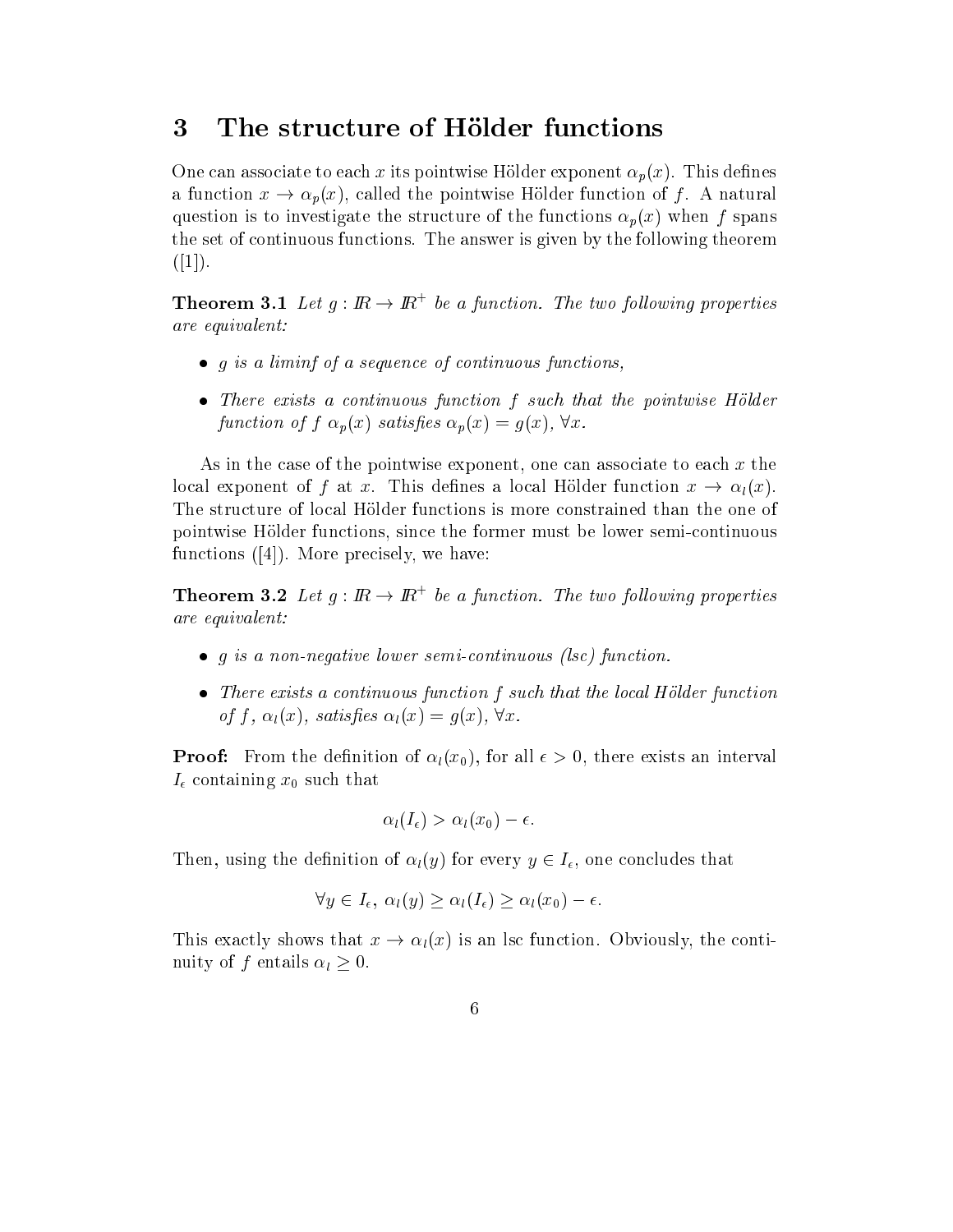That the onverse property holds, i.e. any non-negative ls fun
tion is the local Hölder function of a continuous function  $f: \mathbb{R} \to \mathbb{R}$ , will be a onsequen
e of theorem 4.1 below.

tures of the structure distribution that we have structured the structure  $\mathcal{P}_k$  and p, we provide the p, we to examine the relation between them.

#### $\boldsymbol{4}$  $\mathcal{L}$  -  $\mathcal{L}$  and positive between large positive positive positive positive positive positive positive positive positive positive positive positive positive positive positive positive positive positive positive pos

We start with two simple general bounds.

**Proposition 4.1** Let  $f: I \to \mathbb{R}$  be a continuous function (I is an interval of IR). Let provide and local be respectively in the contract of the contract of the contract of the contract o Then,  $\forall x \in I$ ,

$$
\alpha_l(x) \le \min(\alpha_p(x), \liminf_{t \to x} \alpha_p(t)). \tag{8}
$$

Proof: We give the proof in the ase p <sup>&</sup>lt; 1.

By definition,  $\forall \epsilon$ , there exists a constant C such that, for t close enough to  $x, |f(t) - f(x)| \leq C |t - x|^{2p(2)}$ . Comparing this to the definition of  $\alpha_l(x)$ , one deduces that  $\alpha_l(x) \leq \alpha_p(x) - \epsilon$ ,  $\forall \epsilon$ , hence  $\alpha_l(x) \leq \alpha_p(x)$ .

On the other hand, for every  $\eta > 0$ ,  $\forall y \in B(x, \eta)$ , one has  $\alpha_l(B(x, \eta)) \leq$  $\alpha_p(y)$ . Combining this with the fact that  $\alpha_l(x) = \lim_{n\to 0} \alpha_l(B(x,\eta))$ , one obtains that  $\alpha_l(x) \leq \liminf_{t \to x} \alpha_p(t)$ .

**Proposition 4.2** Let  $f: I \to \mathbb{R}$  be a continuous function (I is an interval of R). If there exists  $\alpha$  such that  $\{x : \alpha_p(x) = \alpha\}$  is dense around  $x_0$ , then  $\alpha_l(x_0) \leq \alpha$ .

**Proof:** The proof is straightforward using Proposition 4.1.

П

This proposition has an important consequence in multifractal analysis: "multifractal" functions, as IFS (see below and  $|1|$ ) or repartition functions of multinomial measures [3], usually have the property that, for all  $\alpha$ ,  $\sim$  for the function of the support of the support of the function of the function of the function of the function of the function of the function of the function of the function of the function of the function of the fu empty. For functions of the internal straight constant consequences in the company of the iteration of the str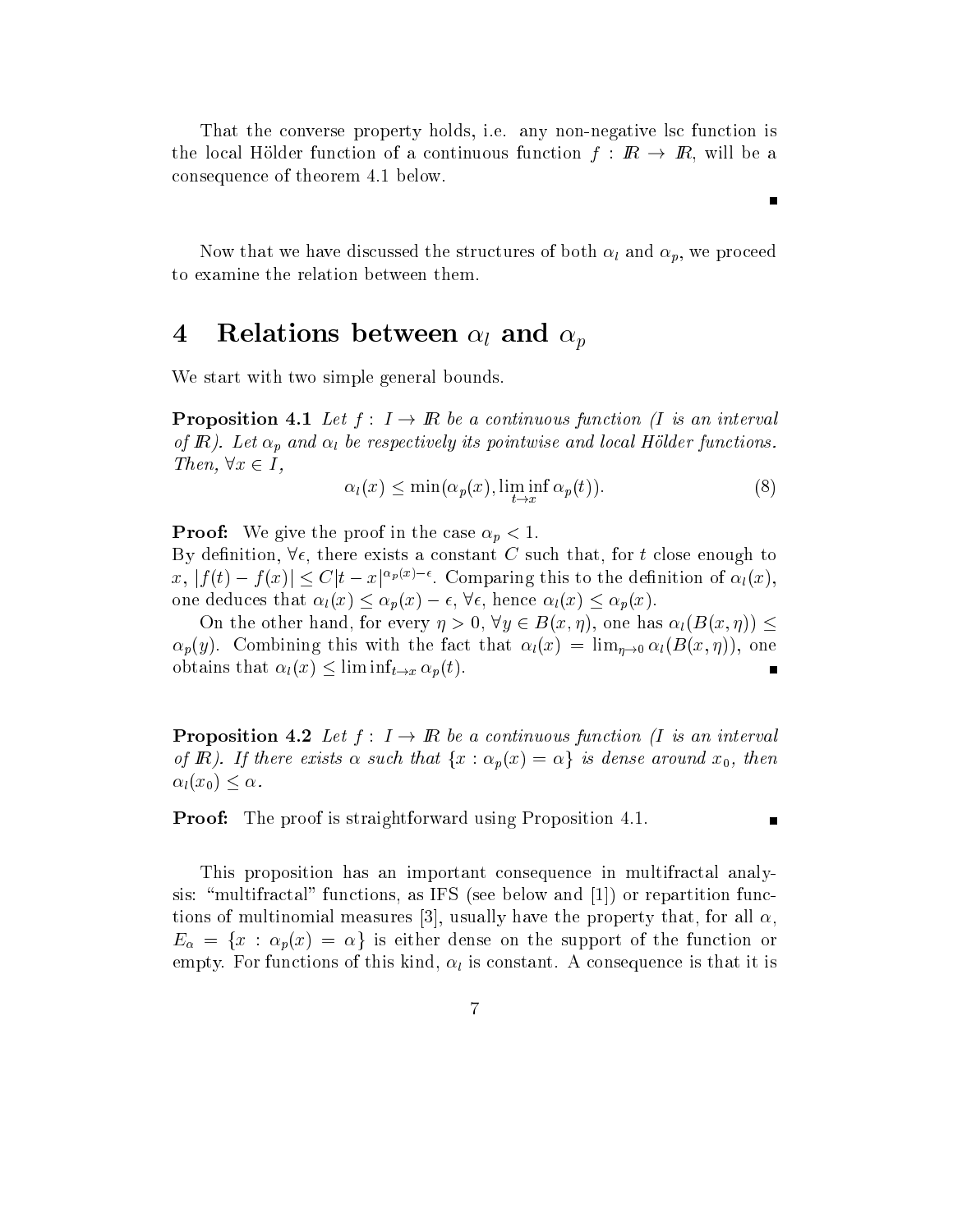not interesting in general to base a multifractal analysis on the local Hölder exponent, since the corresponding spectrum would be degenerate.

Let us now make a few remarks that go against some common thoughts about the relation between local and pointwise Hölder exponents.

- <sup>x</sup> ! p(x) is a ontinuous fun
tion does not imply that l(x) = p(x) for every  $x$ . For a counter-example, consider the sum of a Weierstrass function with pointwise exponent  $\alpha$  and a chirp  $(\alpha, \beta)$  at 0, where  $\mu$  , the position of  $\mu$  and  $\mu$  and  $\mu$  for all  $\mu$   $\mu$   $\mu$  and  $\mu$  and  $\mu$   $\mu$  and  $\mu$  and  $\mu$  $\alpha_l(0) = \beta < \alpha$ .
- on the proposition is also false proposition is also false to the continuous function is a continuous function tion does not imply that  $\alpha_l(x) = \alpha_p(x)$  for every x: Any well-chosen IFS has a constant local Hölder exponent while  $x \to \alpha_p(x)$  is everywhere dis
ontinuous.

We now move to an and of relation between p and l . The following  $\mathbb{F}_p$  and  $\mathbb{F}_p$  . The following lowing proposition assesses that the two exponents can not differ everywhere:

**Proposition 4.3** Let  $f: I \to \mathbb{R}$  be a continuous function, where I is an interval of **I**R. Assume that there exists  $\gamma > 0$  such that  $\gamma \in C^{\infty}(T)$ . Then there exists a subset  $D$  of I such that:

- <sup>D</sup> is dense, un
ountable and has Hausdor dimension 0.
- 8x <sup>2</sup> D, p(x) = l(x).

Furthermore, this result is optimal, *i.e.* there exist functions with global Hölder regularity  $\gamma > 0$  such that  $\alpha_p(x) \neq \alpha_l(x)$  for all x outside a set of Hausdorff dimension  $0$ .

**Proof:** We give the proof of the last Proposition in the case  $\forall x, \alpha_p(x) \leq 1$ . The general result follows with similar arguments.

Let us consider a ball  $B(x_0, \eta_0) \subset I$ . We construct three sequences of points following from the following method. For the following method  $\alpha$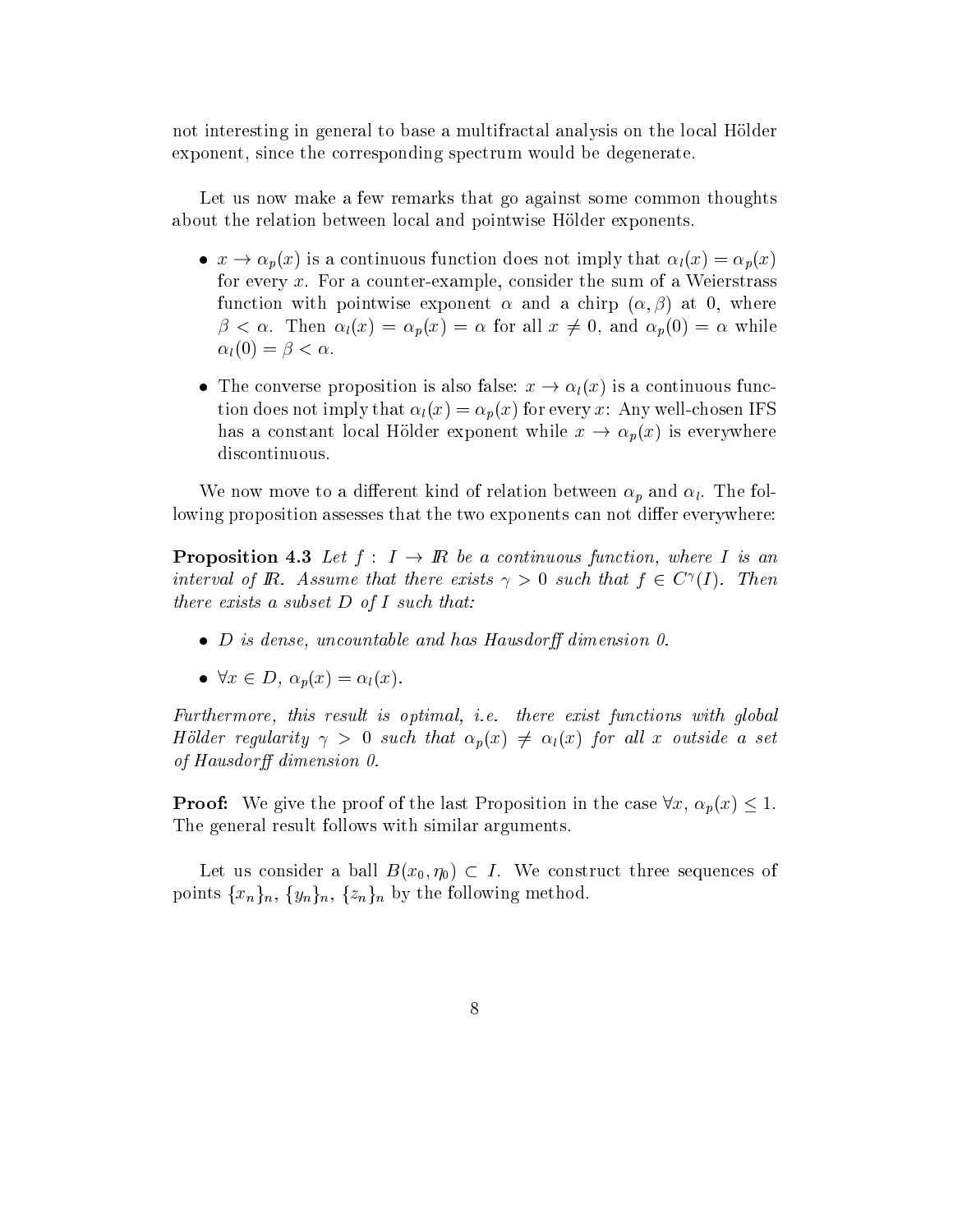$-$  1 which be a positive sequence set in  $\alpha$  is a positive sequence of  $\alpha$  , the sequence of  $\alpha$ denote by  $\mathbb{P}(0, \mathbb{R})$  , we can construct the real number of left  $\mathbb{P}(0, \mathbb{R})$  , there exists a second construction of left  $\mathbb{R}$ that is not interesting that is not interesting to  $\mathbf{1}$ 

$$
y_1 \in B(x_0, \eta_0/2), z_1 \in B(x_0, \eta_0/2),
$$
  
\n $y_1 < z_1$  and  $|f(y_1) - f(z_1)| > |y_1 - z_1|^{\beta_0 + \epsilon_0}.$ 

Let us now denote by  $\alpha$  if the middle point of  $\beta$  the number  $\beta$  is the number of  $\beta$  the number of  $\alpha$  $\min(z^-, |y_1 - z_1|/2).$ 

Now consider the smaller ball  $B(x_1, \eta_1/2)$ , and its associated exponent  $\mathcal{H}$  is the contract two real numbers of  $\mathcal{H}$  and zurinful numbers  $\mathcal{H}$  and zurinful numbers  $\mathcal{H}$  and zurinful numbers  $\mathcal{H}$  and zurinful numbers  $\mathcal{H}$  and zurinful numbers  $\mathcal{H}$  and zurinful numb

$$
y_2 \in B(x_1, \eta_1/2), z_2 \in B(x_1, \eta_1/2),
$$
  
\n $y_2 < z_2$  and  $|f(y_2) - f(z_2)| > |y_2 - z_2|^{\beta_1 + \epsilon_1}$ 

We denote by  $\alpha$  the middle point of  $\alpha$  and  $\alpha$   $\alpha$  and  $\alpha$  is  $\alpha$  the real number of  $\min(z^-, |y_2 - z_2|/2).$ 

We iterate this construction scheme, and thus obtain the desired three sequences  ${x_n}_n, {y_n}_n, {z_n}_n$ .

Now one easily proves that

- onverges to a real number of  $\alpha$  real number  $\alpha$  real number  $\alpha$  real number  $\alpha$
- the sequence on also and factor and finding to second convergence to the second
- For all n, one has the inequalities

$$
\frac{|y_n - z_n|}{4} \le |x - y_n| \le |y_n - z_n|,
$$
  

$$
\frac{|y_n - z_n|}{4} \le |x - z_n| \le |y_n - z_n|.
$$

One an sum up these inequalities by writing

$$
\forall n, |x - y_n| \sim |x - z_n| \sim |y_n - z_n|.
$$
 (9)

Let us now study the local and pointwise Hölder exponents of the limit point x, respectively denoted by  $\rho_x$  and  $\alpha_x$ . Since  $f \in C$  ([0, 1]), one has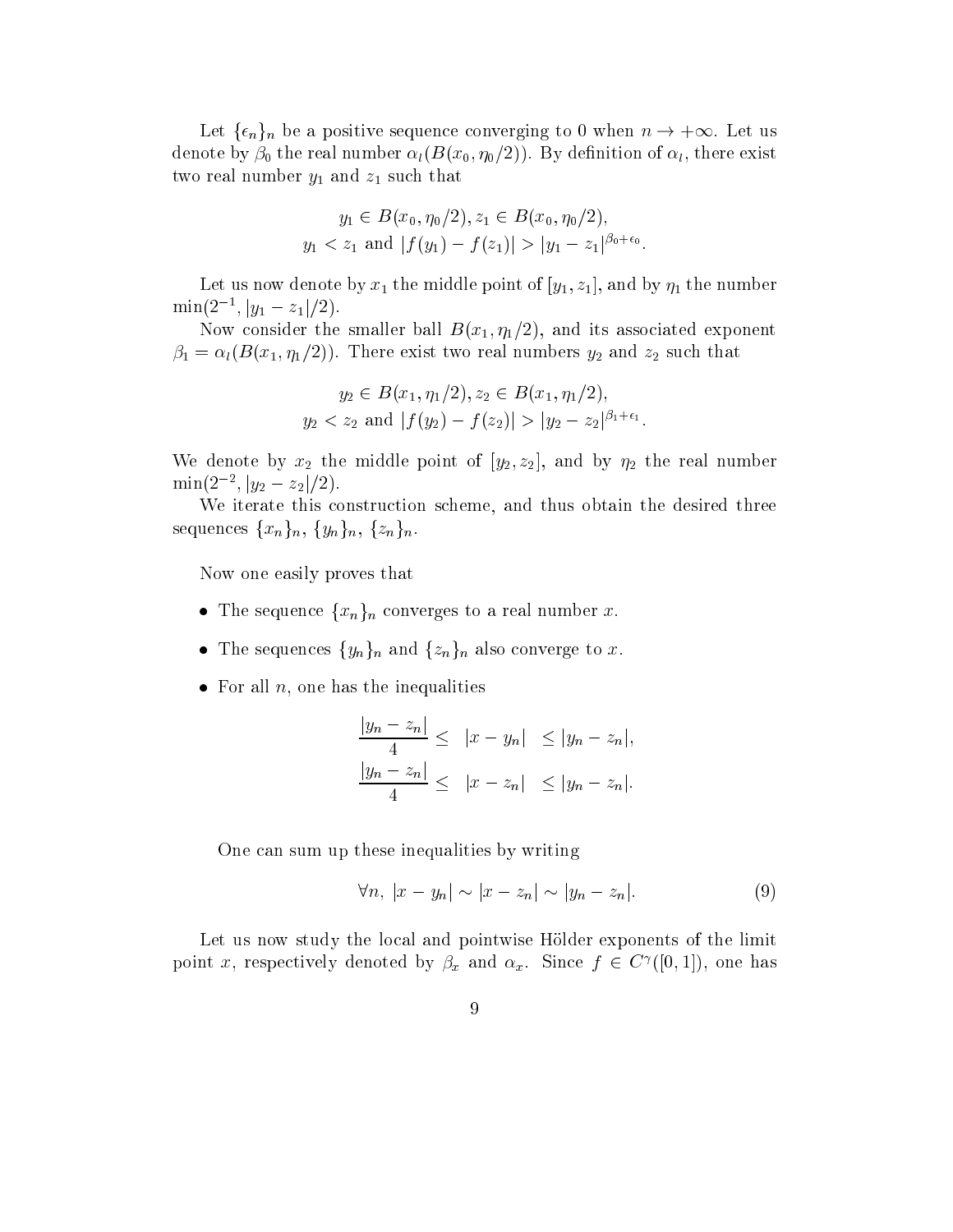$x - x + y - z + z$ 

Figure that the sequence of  $\Gamma$  is non-definition for  $\Gamma$  intervals for  $\Gamma$  $\equiv$  (constant  $\equiv$  ) and embedded on the state  $\mu$  one has extended. In the limit  $\mu$  is the constant of  $\mu$ since one can choose any decreasing sequence of open sets converging to  $x$ , one species that is the interval below the interval  $\mathcal{L}(h)$  (if  $h$  ) (if  $\mathcal{L}(h)$  is ensured of  $\mathcal{L}(h)$  and interval  $\mathcal{L}(h)$  $\mathcal{L}_{\mathcal{A}}$  than one always has the fact of  $\mathcal{A}$  , and  $\mathcal{A}$  is the fact of  $\mathcal{A}$ 

Let us now turn to the pointwise Hölder exponent. For every  $\epsilon > 0$ , there exist  $\eta > 0$  and a constant C such that,  $\forall y \in B(x, \eta)$ , one has  $|f(x) - f(y)| \le$  $C[x - y]$  " . On the other hand, there exists an infinite number of couples  $\{g_{10},\ldots\}$  such that  $g_{10}\neq\cdots$  and  $\{g_{n}\}$  and  $\{g_{n}\}=1$  and  $\{g_{n}\}$  . For those contracts on the such that

$$
|f(y_n) - f(z_n)| \ge |y_n - z_n|^{\beta_n + \epsilon_n}
$$

and, on the other side

$$
|f(y_n) - f(z_n)| \leq |f(y_n) - f(x)| + |f(x) - f(z_n)|
$$
  
\n
$$
\leq C|y_n - x|^{\alpha_x - \epsilon} + C|x - z_n|^{\alpha_x - \epsilon}
$$
  
\n
$$
\leq C|y_n - z_n|^{\alpha_x - \epsilon},
$$

where one has used (9).

Assume now that  $\beta_x < \alpha_x$ , and let us take  $\epsilon < \frac{2x + \mu_x}{4}$ . Since  $\lim_n \beta_n + \epsilon_n =$  $\beta_x$ , there exists N such that  $n \geq N$  implies  $\beta_n + \epsilon_n \leq \alpha_x - 2\epsilon$ . For such n's, one has

$$
\forall n \ge N, \ C|y_n - z_n|^{\alpha_x - 2\epsilon} \le C|y_n - z_n|^{\beta_n + \epsilon_n} \le |f(y_n) - f(z_n)|
$$
  
and  $|f(y_n) - f(z_n)| \le C|y_n - z_n|^{\alpha_x - \epsilon}$ ,

whi
h gives

$$
\forall n \ge N, C |y_n - z_n|^{\alpha_x - 2\epsilon} \le C |y_n - z_n|^{\alpha_x - \epsilon}.
$$

 $\sim$  in the state of the state is absolute to interest in the state  $\sim$ 

one comment the public term in the method of the second

A simple modification of the above construction shows that the set  $\{x:$  $p$ (x)  $p$  is understanded, starting from the independent from the interval  $q$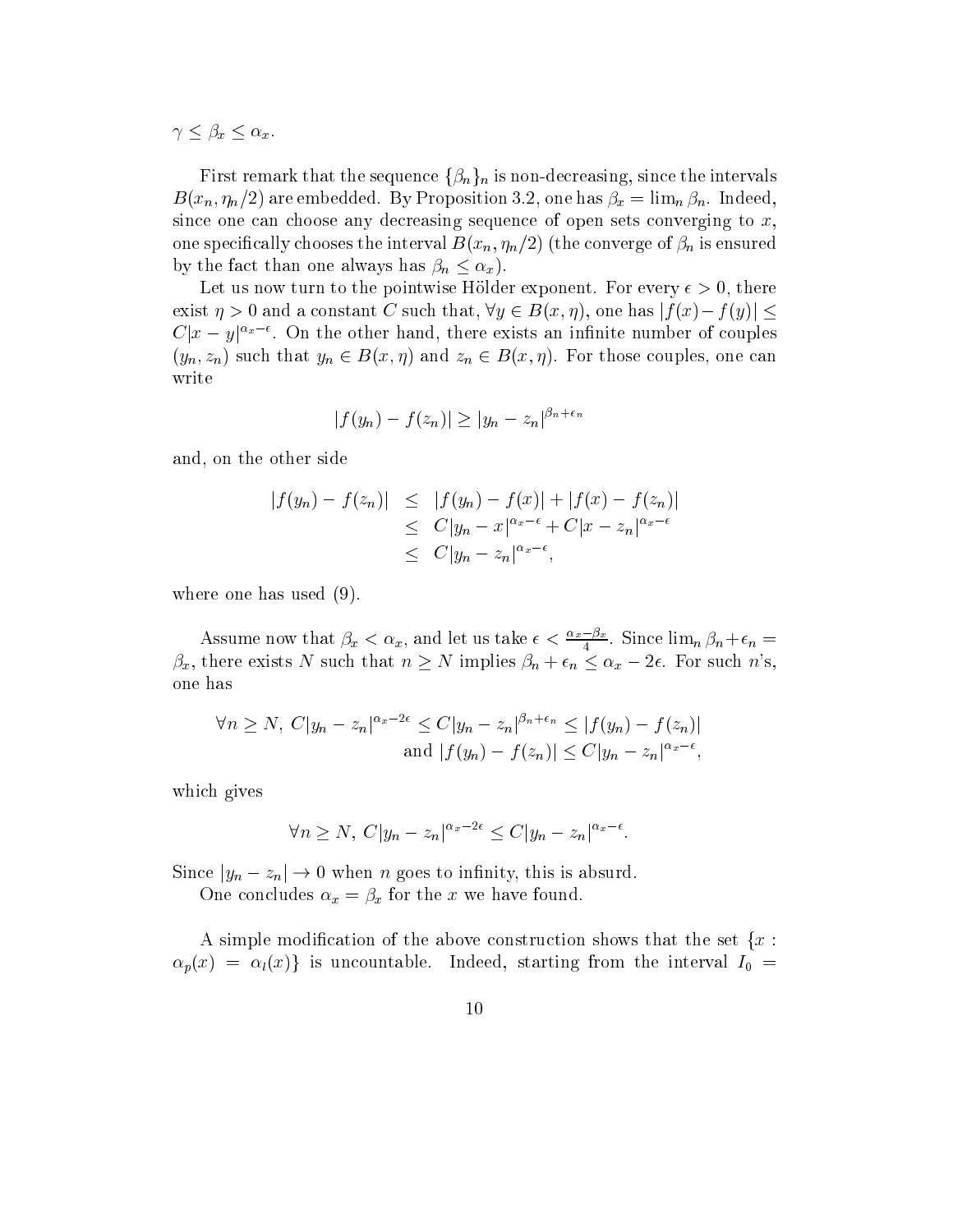$[y_0, z_0]$ , one can split it into 5 equal parts. Focus now on the second and the forth subintervals, and apply the construction we have described above. One thus obtains two subintervals  $I_1^{\dagger}$  (the  $\ell$  left one) and  $I_1^{\dagger}$  (the right one). Iterating this scheme, at each stage  $n$ , one obtains 2<sup>n</sup> distinct intervals  $I_n$ ,  $i \in \{1, 2, \ldots, 2^n\}$ . Using this method one constructs a Cantor set  $C_f$ . It is easy to see that it is understanding under that the point  $\mu$  in  $\infty$  , and that we  $\alpha_p(x) = \alpha_l(x).$ 

Finally, both the optimality and the fact that the set where the exponents coincide has Hausdorff dimension 0 are a consequence of Theorem 4.1 below. Alternatively, one may consider the case of an IFS, for which one has  $\alpha_l(x) =$  $\alpha_p(x)$  exactly on a dense uncountable set of dimension 0. More precisely, consider an (attractor of an) IFS defined on  $[0, 1]$ , verifying the functional identity :

$$
f(x) = c_1 f(2x) + c_2 f(2x - 1)
$$
\n(10)

where  $0.5 < |c_1| < |c_2| < 1$ . It is known that for such a function,  $\alpha_l(t)$  $-\log_2(|c_2|)$  for all t. Furthermore (see [1]),  $\alpha_p(t)$  is everywhere discontinuous, and ranges in the interval  $[-log_2(|c_2|), -log_2(|c_1|)]$ . Finally, for all  $\alpha$  in this interval, the set of t for which  $\alpha_p(t) = \alpha$  is dense in [0,1]. This is thus an example where the local and pointwise exponents have drastically different behaviors, with a window  $\mathcal{W}$  and a wildly varying p. It is easy to show that is easy to show that  $\mathcal{W}$ the set D on which  $\alpha_p(t) = \alpha_l(t) = -log_2(|c_2|)$  is exactly the set of points for which the proportion of 0 in the dyadic expansion is 1. That this set D is dense, uncountable, and of Hausdorff dimension 0 is a classical result in number theory.

So far, we have proved that  $\mathbb{Z}_k$  have not larger than  $\mathcal{Q}$  in the sense in the sense made precise by proposition 4.1, and that both exponents must coincide at least on a subset of a certain "size". Are there other constraints that rule the relations between lines between lines  $\mathbf{u}$  , the following theorem essentially answers the following in the negative:

**Theorem 4.1** Let  $\gamma > 0$ ,  $f : [0,1] \rightarrow [\gamma, +\infty)$  a liminf of continuous functions, with  $||f||_{\infty} < +\infty$ , and  $g : [0, 1] \to [\gamma, +\infty)$  a lower semi-continuous function. Assume the compatibility condition, i.e.  $\forall t \in [0,1], f(t) \geq g(t)$ . Then there exists a continuous function  $F : [0,1] \to \mathbb{R}$  such that: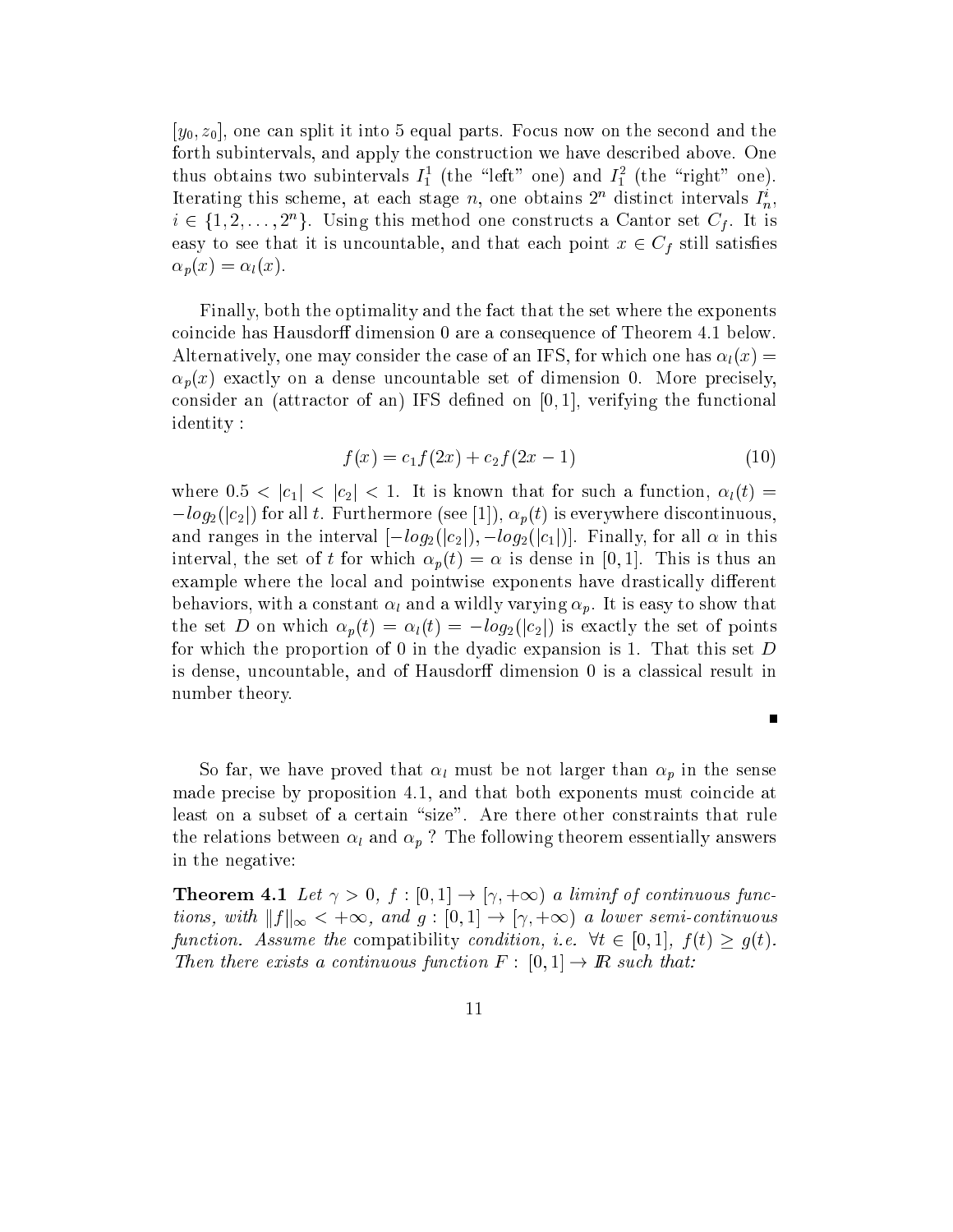- $f(x) = f(x) + f(x) + f(x)$ , if  $f(x) = f(x)$
- for all later and  $\alpha$  set  $\alpha$  of  $\alpha$  or dimension of  $\alpha$  or  $\alpha$  ,  $\alpha$  (x)  $\alpha$

We prove this theorem in the next section, by explicitly constructing  $F$ .

## 5 Joint prescription of the Hölder functions

#### 5.1The case where  $\alpha_l$  is constant

We are going in this section to present a function whose local Hölder function is onstant, and whose pointwise Holder fun
tion is everywhere onstant (and thus equal to the local Hölder exponent) except at 0, where  $\alpha_p(0) > \alpha_p(x)$ , as a group of a series of a contract of a series of a series of a series of a series of a series of a series o at a single point is lower than at all the other points.

This onstru
tion is paving the way to the more general result we will prove in the next se
tion.

**Proposition 5.1** Let  $0 < \beta < \alpha$  be two real numbers. Then there exists a function  $f: \n \begin{cases} -1, & 1 \rightarrow \mathbb{R} \text{ such that } \forall x \neq 0, \alpha_p(x) = \beta \text{ and } \alpha_p(0) = \alpha. \end{cases}$ Moreover, one has  $\alpha_l(x) = \beta, \forall x \in ]-1,1[$ .

**Proof:** The existence of such a function is obvious: take for example the fun
tion

$$
F_W: x \to |x|^{\alpha-\beta}W_{\beta}(x),
$$

where we have the Weierstrass function and the Weierstrass functions of the Weierstrass function of the Weiers

$$
W_{\beta}(x) = \sum_{n=1}^{+\infty} 2^{-n\beta} \sin(2\pi 2^n x). \tag{11}
$$

We will exhibit another function  $f$  with the same property. This function is built using a wavelet method that an be generalized to pres
ribe arbitrary Hölder functions.

First we are going to select some particular couples  $(j, k)$  among the whole set of indices  $\{(j,k)\}_{j\in\mathbb{N},k\in\mathbb{Z}}$ . To achieve this, consider the function g defined by

$$
g: x \to e^{-\frac{1}{x^2}} \quad \text{if } x \neq 0,
$$
  
0 if  $x = 0$ .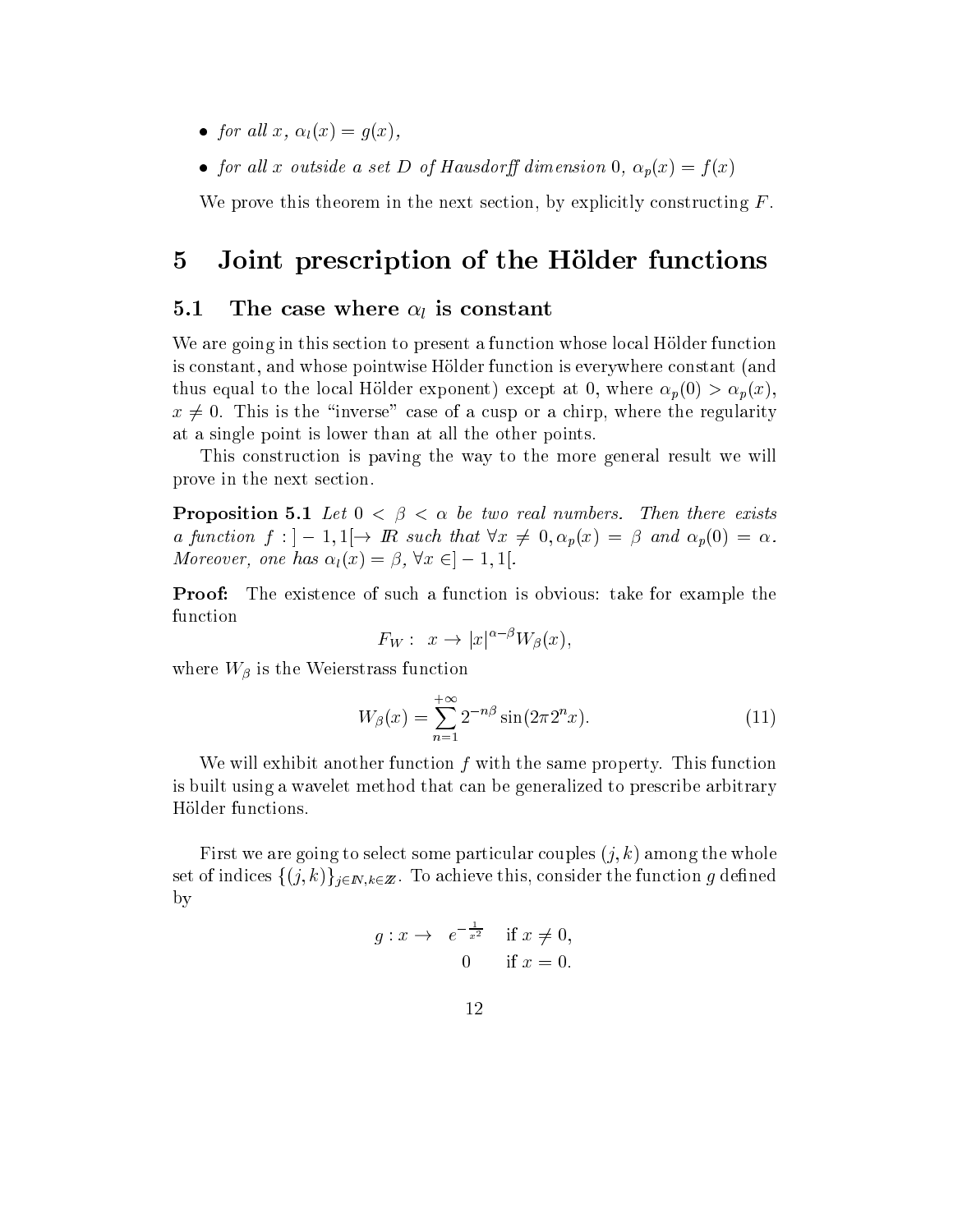It is known that this function is infinitely differentiable at 0, and that one  $\max V \kappa \in I\mathbb{N}, q^{\varsigma \gamma}(\mathbb{U}) = \mathbb{U}.$ 

For all  $n \in I\!\!N$  , choose one integer  $i \in \{1, \ldots, 2^n\}$ , and define

$$
p_{i,n} = \frac{g(i2^{-n})}{2^n}.
$$
\n(12)

Consider the unique integer f such that  $1 \leq z^{j} p_{i,n} < z$ , and define another (unique) integer  $\kappa = i2^j$ .

We have thus built a function, which associates with each couple  $(n, i)$ (where  $n > 1$  and  $i \in \{1, \ldots, 2^n\}$ ) another couple of indices  $(j, \kappa)$ . Let us denote by  $\Gamma$  this set of selected indices.

Let us define the following set of wavelet coefficients:

$$
d_{j,0} = 2^{-j\alpha}, \forall j,
$$
  
\n
$$
d_{j,k} = 2^{-j\beta}, \text{ if } (j,k) \in \Gamma,
$$
  
\n
$$
d_{j,k} = 0 \text{ everywhere else.}
$$

We add, in a uniform manner, some larger coefficients along exponential curves in the time-frequency domain...

We can define a function  $f$  by the reconstruction formula

$$
f = \sum_{j} \sum_{k} d_{j,k} \psi_{j,k}.
$$
 (13)

Let us now prove that this function satisfies the desired properties.

First this function is well defined, since,  $V(j, k)$ ,  $|a_{j,k}| \leq 2^{-j \varepsilon}$ . By the theorem of Janard, f is at least  $C^r(x)$ , for all  $x \in [-1, 1]$ .

Case  $x \neq 0$ .  $\forall j, \forall k, \text{ one has } |a_{j,k}| \leq 2$  ". Thus  $\alpha_p(x) \geq p$ .

The proof of  $\alpha_p(x) \leq \beta$  is more delicate. For each integer n, define the unique integer  $i_n$  verifying  $i_n z$   $\leq x \leq (i_n + 1)z$ . When  $n \to +\infty$ ,  $i_n z \rightarrow x$ , and, since g is continuous,  $g(i_n z \rightarrow \infty g(x)$ . The associated couple  $(j, k)$  satisfies

$$
k2^{-j} = i_n 2^{-n}
$$

$$
1 \le \frac{g(i_n 2^{-n})}{2^n} 2^j < 2
$$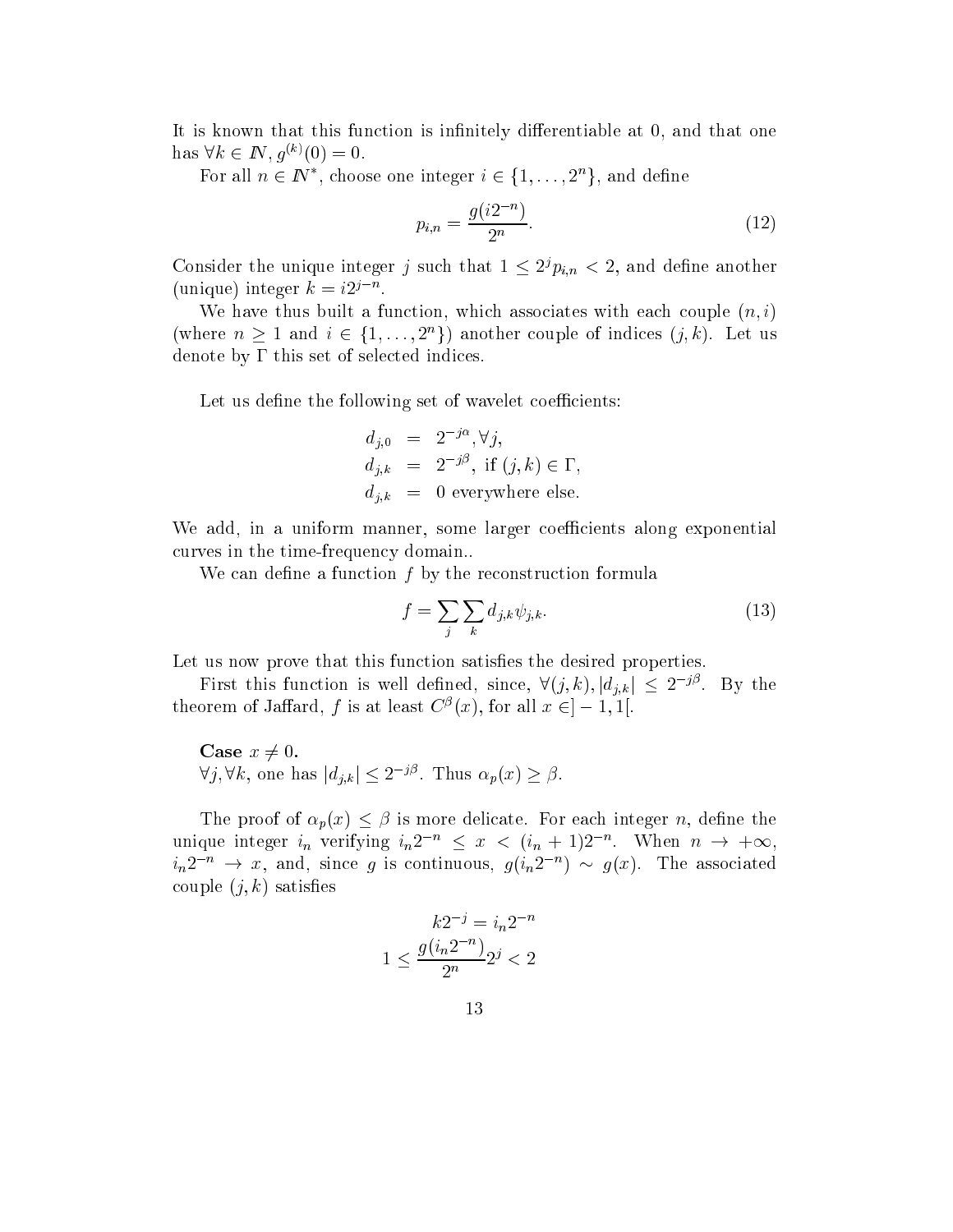One an rewrite the last inequality in

$$
g(i_n 2^{-n}) 2^{-n-1} \le 2^{-j} \le g(i_n 2^{-n}) 2^{-n},
$$

or equivalently, using that  $g(y_n z_n) \sim g(x)$  when n goes to infinity, and taking the logarithm,

$$
n + C_x \le j \le (n+1) + C_x,
$$

where  $\sim x$  is a commutation on procedure  $\Omega$  is any commutation of

Now, for the associated couple  $(j, k)$ , one has

$$
2^{j}|x - k2^{-j}| \leq C2^{n+1}|x - k2^{-j}|
$$
  
\n
$$
\leq C2^{n+1}|x - i_n 2^{-n}|
$$
  
\n
$$
\leq C2,
$$

since by construction  $|x - i_n z| \leq z$ . Thus for such couples  $(j, \kappa)$ , one has exactly

$$
d_{j,k} = 2^{-j\beta} \sim 2^{-j\beta} (1 + 2^j |x - k2^{-j}|)^{\beta}.
$$
 (14)

Hence the inequality  $\forall j, \kappa, |a_{j,k}| \leq C2$  is  $(1 + 2^{j} |x - \kappa 2^{-j}|)^{r}$  is optimal, and  $\mathbb{P}^1$  ) is the contracted pure  $\mathbb{P}^1$  , and the measure properties of  $\mathbb{P}^1$  , the measure properties of  $\mathbb{P}^1$ 

Case  $x = 0$ .

One notices first that, by construction, for  $\kappa = 0, a_{i,0} = 2$  . thus  $\alpha_p(0) \leq \alpha$ .

ept if the distribution of the contract the contract contract in the second contract  $\cap$  $i \in \{1, \ldots, 2^n\}$ , such that

$$
k2^{-j} = i2^{-n},
$$
  
 
$$
1 \leq 2^{j} \frac{g(i2^{-n})}{2^{n}} < 2.
$$

Then, for this kind of indices  $(j, k)$ ,

$$
|d_{j,k}| = 2^{-j\beta} \le (2^{-n} g(i2^{-n}))^{\beta}
$$
  
 
$$
\le (i2^{-n})^{\beta} (g(i2^{-n}))^{\beta}.
$$

But, using the structure of the function  $g$ , there exists a constant  $C$  (independent of x) su
h that, 8x <sup>&</sup>gt; 0; g(x) Cjxj  $\overline{\beta}$ .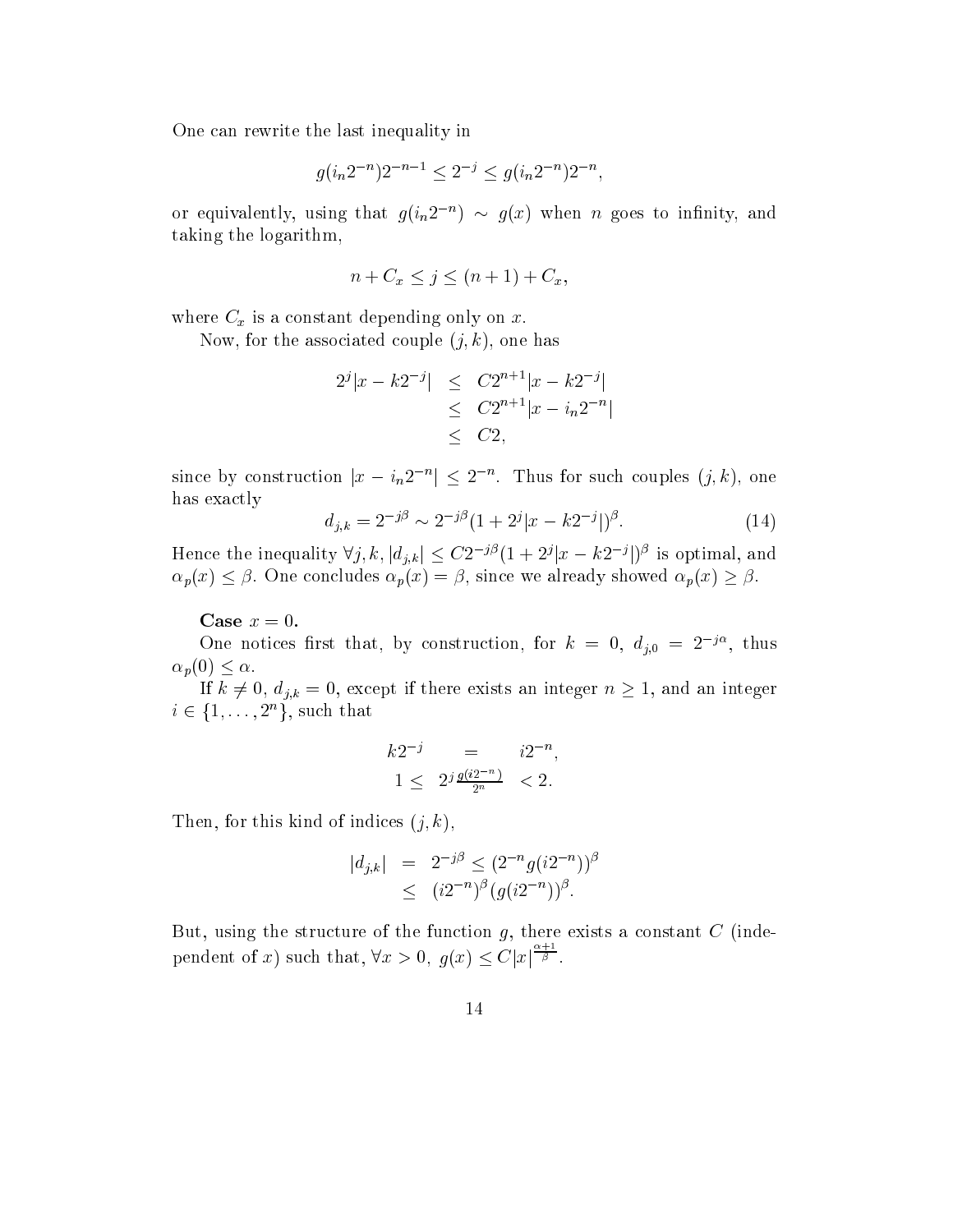Thus

$$
|d_{j,k}| \leq C(|i2^{-n}|)^{\beta} (|i2^{-n}|^{\frac{\alpha+1}{\beta}})^{\beta}
$$
  
\n
$$
\leq C|i2^{-n}|^{\alpha+\beta+1}
$$
  
\n
$$
\leq C|k2^{-j}|^{\alpha+\beta+1}
$$
  
\n
$$
\leq C2^{-j(\alpha+\beta+1)}(1+|k|)^{\alpha+\beta+1}.
$$

I his proves that these coemclents, which are larger than 2<sup>j'</sup>, are nevertheless seen as very regular ones from the point 0. The main ontribution to the pointwise regularity is thus given by the wavelet coefficients that are located at 0, the  $d_{j,0}$ . One concludes  $\alpha_p(0) = \alpha$ .

To end the proof, we need to prove that  $\alpha_l(x) = \beta, \forall x \in ]-1,1[$ . This is easily done. Indeed, using the hara
terization given by (7), one obtains that  $\forall x \neq 0, \alpha_i(x) = \beta$ . At 0, one can still write  $\alpha_i(0) \geq \beta$ , but on the other hand one uses (8) and concludes that  $\alpha_l(0) \leq \liminf_{x\to 0} \alpha_l(x) = \beta$ . This on
ludes the proof.

#### 5.2The general ase

In the last section, we have built a function whose pointwise exponent at 0 was larger than all the other ones. In particular, at 0, we have forced the local exponent to be equal to a given value  $\beta$ , while at the same time the pointwise exponent was forced to be larger than  $\beta$ . The next step is to be able to do this uniformly, on a set of x as large as possible. The purpose of this subse
tion is to prove the theorem stated in se
tion 4 that we re
all here for convenience:

### Theorem 4.1

Let  $0 < \gamma < 1$ ,  $f : [0, 1] \rightarrow [\gamma, +\infty)$  a liminf of continuous functions, with kf k1 <sup>&</sup>lt; +1, and <sup>g</sup> : [0; 1℄ ! [
 ; +1) <sup>a</sup> lower semiontinuous fun
tion. Assume the compatibility condition, i.e.  $\forall t \in [0,1], f(t) \ge g(t)$ . Then there exists a continuous function  $F : [0,1] \to \mathbb{R}$  such that:

$$
for all x, \alpha_l(x) = g(x), \tag{15}
$$

Outside a set D of Hausdorff dimension 0,  $\alpha_p(x) = f(x)$ . (16)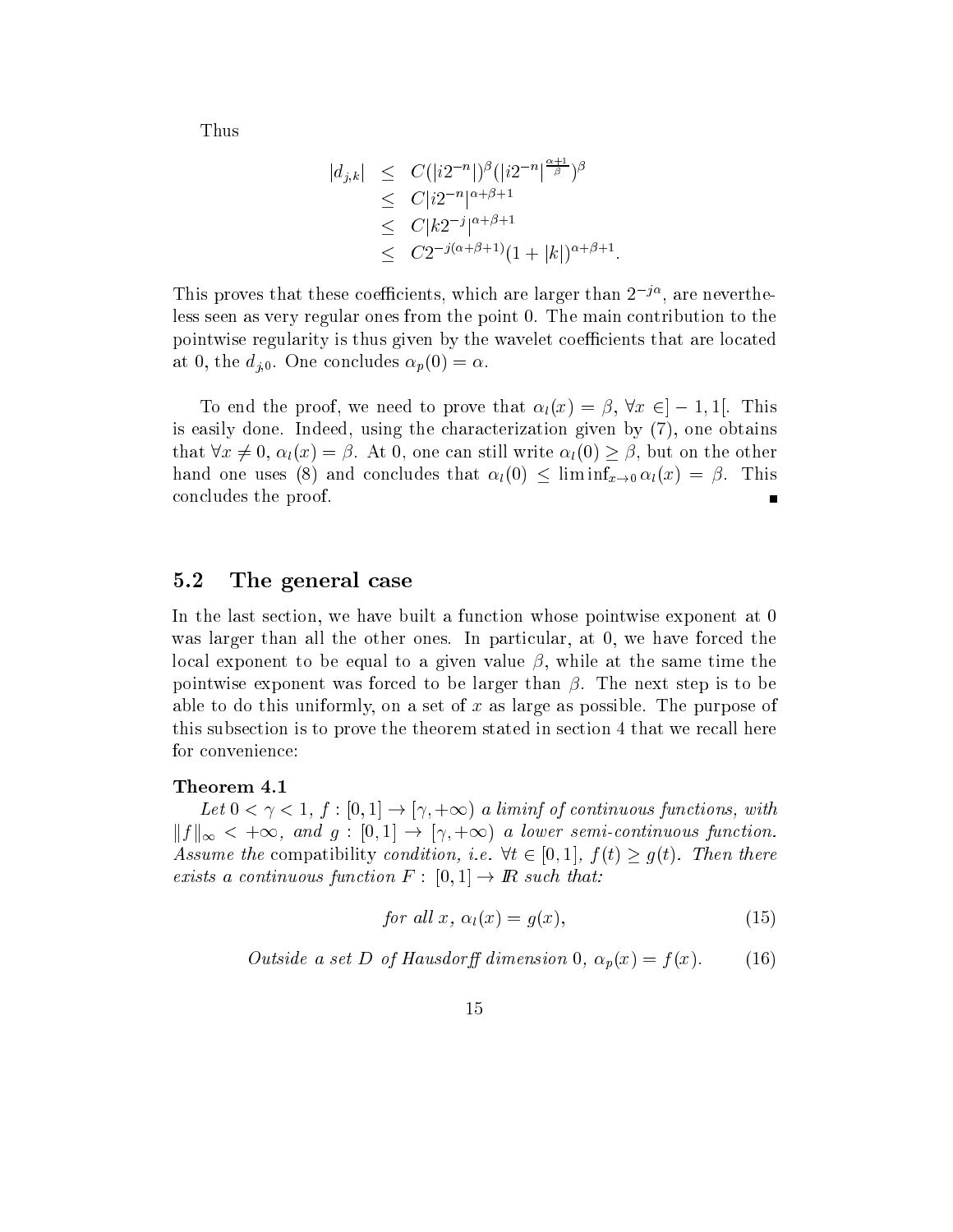Let us make a few remarks.

- The proof is a kind of generalization of the method used in Proposition 5.1. We are going to enlarge some oeÆ
ients, but this time we are going to do this \uniformly" and not only around a single point.
- Our onstru
tion introdu
es an asymmetry between the lo
al and the pointwise exponent: one can prescribe *everywhere* the local exponent. while one can not do the same thing at the same time (with this construction) for the pointwise exponent. We believe that this restriction is not intrinsi
, and is only a onsequen
e of the approa
h we have taken.
- Eventually, we will see that, applying the method we introdu
e, one an pres
ribe the pointwise exponent everywhere ex
ept on a set of Hausdorff dimension 0. This restriction is weaker that the one which occurs when one wants to prescribe at the same time the *chirp* and the pointwise Hölder exponent: S. Jaffard has proved in  $\vert 6 \vert$  that, in this frame, the ex
luded set is of Lebesgue measure 0. Working with the local Hölder exponent thus allows more flexibility.

**Proof:** We shall one more time construct the function by a wavelet method.

First we are going to construct some specific approximations sequences of continuous functions that will approximate the functions  $f$  and  $g$ .

By definition, one knows that there exist two sequences of continuous functions  $\{f_n\}_n$  and  $\{g_n\}_n$  such that

$$
\liminf_{n} f_n^0 = f,\tag{17}
$$

$$
\sup_{n} g_n^0 = g. \tag{18}
$$

We will use the two following lemmas, that roughly say that one can slow *down* the speed of convergence of these two sequences.

**Lemma 5.1** Let f be a liminf of continuous functions. Then there exists a sequence of polynomials  $f_n^{\pi}$  that vertiles

$$
f(t) = \liminf_{n} f_n^1(t), \forall t \in [0, 1],
$$
  

$$
|| (f_n^1)'(t) ||_{L^{\infty}} \le \log n, \forall n \ge 1 \text{ and } t \in [0, 1].
$$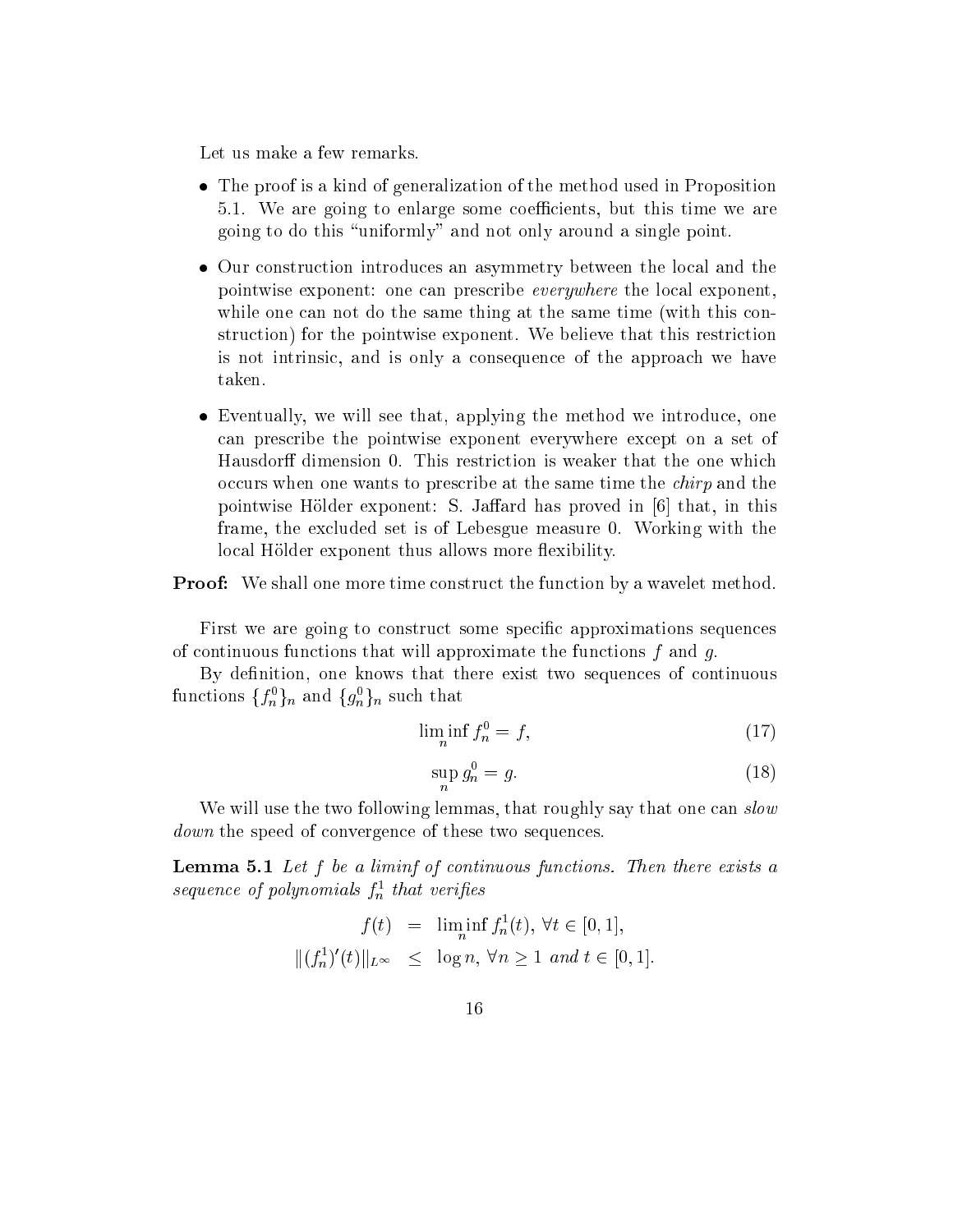The proof of this fact can be found in  $[5]$  or  $[1]$ .

Lemma 5.2 Let g be an lsc function. Then there exists a sequence of polynomials  $g_n^-$  that verifies

$$
g(t) = \sup_{n} g_n^1(t), \forall t \in [0, 1],
$$
  

$$
\|(g_n^1)'(t)\|_{L^{\infty}} \le \log n, \forall n \ge 1 \text{ and } t \in [0, 1].
$$

**Proof:** This is a little bit more complicated. First let us define, for all  $n$ and x,  $g_n(x) = \max_{p \leq n} \{g_p(x)\}$ . One still has  $g(x) = \sup_n g_n(x)$ . One also nas  $g(x) = \sup_n g_n(x)$  with  $g_n(x) = g_n(x) - 1/n$ .

For each  $n > 0$ , there exists a polynomial  $F_n$  such that  $||g_n^* - F_n||_{L^\infty} \leq 2^{-\alpha}$ . of polynomials such a sequence of polynomials such such that  $g = \exp(\mu - \mu)$ 

One an now, by the same method as in Lemma 5.1, slow down the seand the final satisfy the desired such that it will desire the desired of the desired the desired the satisfy

where the desired sequence sequences for an angle  $\mathcal{A}$  and  $\mathcal{A}$  and  $\mathcal{A}$ 

$$
g_n(t) = \max_{p \le n} (g_p^1(t), \gamma/2)
$$
  

$$
f_n(t) = \max(f_n^1(t), g_n(t) + \frac{1}{n}).
$$

They verify the following properties

- They still respe
tively satisfy (17) and (18).
- For ea
h n, the right and left derivatives of gn and fn at ea
h point  $\alpha$  . They are lower than log n, since  $\alpha$  , and a maximally defined of a maxima of of polynomials of derivative lower than  $\log n$ .
- gn is no decepted in the reason is  $\epsilon$  , i.e.  $\epsilon$  for an independent in the second second in  $\epsilon$ quen
e of real numbers.
- $\bullet$  One has the inequality  $f_n \geq g_n$  for all  $n \in I_N$ .

We are now going to select some couples of indices, which will be the basis of our construction of a function F satisfying  $(15)$  and  $(16)$ .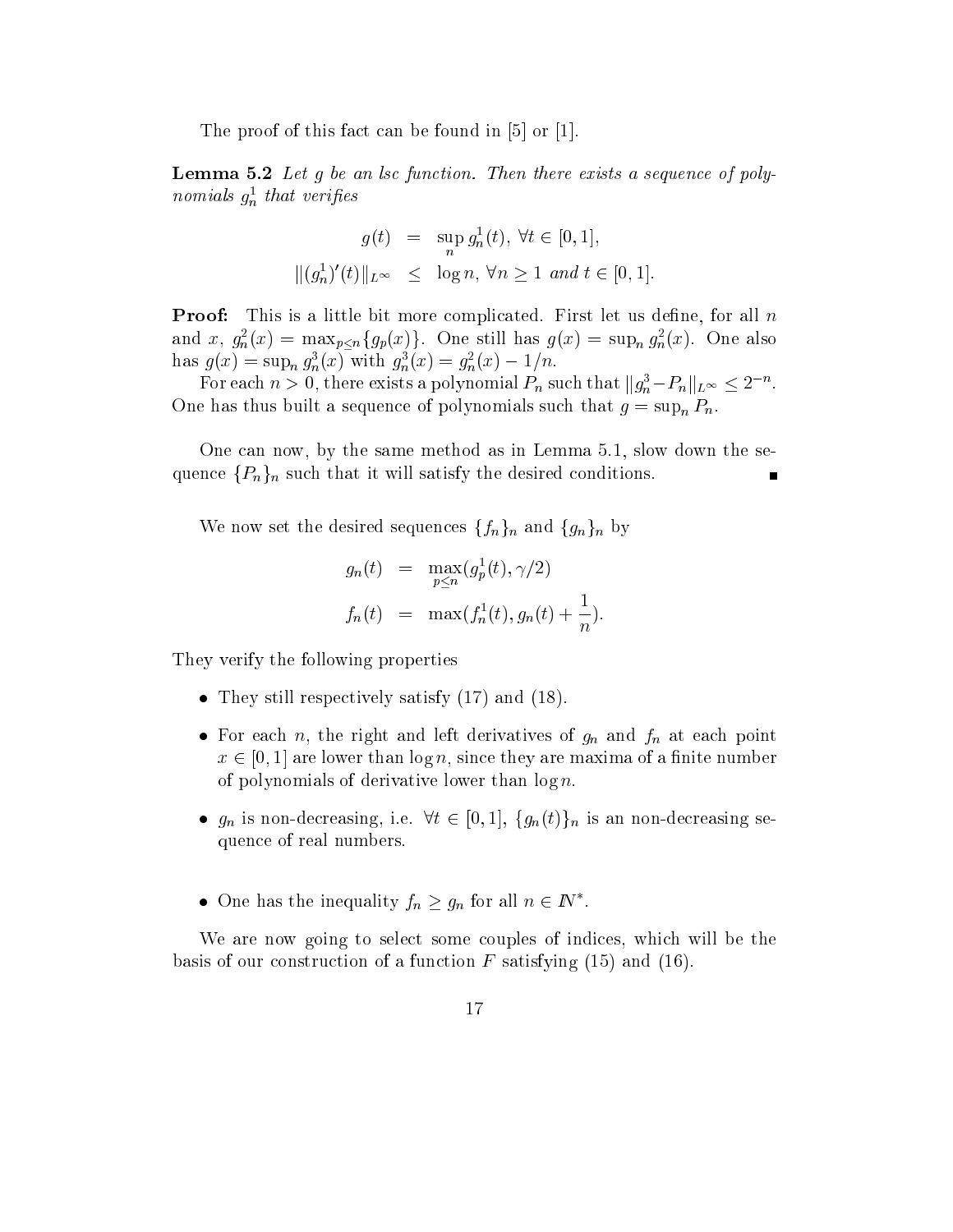For  $n \in \{1, 2, 3, \ldots\}$ , and  $i \in \{1, 2, 3, \ldots, 2^{n-1}\}$ , let us define the two integers in the contract of the contract of the contract of the contract of the contract of the contract of th

$$
j_n = 2^n
$$
  

$$
k_{n,i} = 2^{j_n} \frac{2i-1}{j_n}
$$

At each  $n$ , one obtains  $2^{n-1}$  couples, which are uniformly distributed on [0, 1] in the sense that the  $x_{n,i} = \kappa_{n,i}$ 2  $\beta^n = \frac{1}{j_n}$  are uniformly distributed on [0, 1]. We denote by  $\Lambda$  the set of these selected couples  $(j_n, k_{n,i})$ .

We are now ready to construct the wavelet coefficients of  $F$ . We define

$$
d_{j,k} = 2^{-jg_j(x_{n,i})} = 2^{-jg_j(k_{n,i}2^{-j_n})} \text{ if } (j,k) \in \Lambda,
$$
  
\n
$$
d_{j,k} = 2^{-jf_j(x_{n,i})} \text{ everywhere else.}
$$

The operation we are doing is a re-scaling of some coefficients, according to the lo
al regularity.

Remark that for all  $(j, \kappa)$ ,  $|a_{j,k}| \leq 2^{j+\epsilon/2}$ , thus

$$
F(x) = \sum_{j} \sum_{k} d_{j,k} \psi_{j,k}(x)
$$

is well defined and is  $\cup$   $\vee$   $\cap$   $\{|\theta,1|\}$ .

### Local Hölder exponent

 $\mathcal{L}$  and  $\mathcal{L}$  (or one for the support  $\mathcal{L}$  and  $\mathcal{L}$  (x0) there there there there there there there is  $\epsilon$  . International substitution and integrating  $\epsilon$  integrating  $\epsilon$  , and  $\epsilon$  and  $\epsilon$  are exactly that  $\epsilon$ an integer such that  $\log(N_2)2^{-N_2} \leq \epsilon/2$ . Define  $N = \max(N_1, N_2)$ . Then, using the boundedness of the derivatives of  $g_N$ , if  $\eta = z^{-1}$ , one obtains 8y <sup>2</sup> B(x0; ),

$$
|g_N(y) - g_N(x_0)| \leq (\log N)|y - x_0| \leq (\log N)2^{-N} \leq \epsilon/2,
$$

and thus  $\forall y \in B(x_0, \eta)$ ,

$$
g_N(y) \ge g_N(x_0) - \epsilon/2.
$$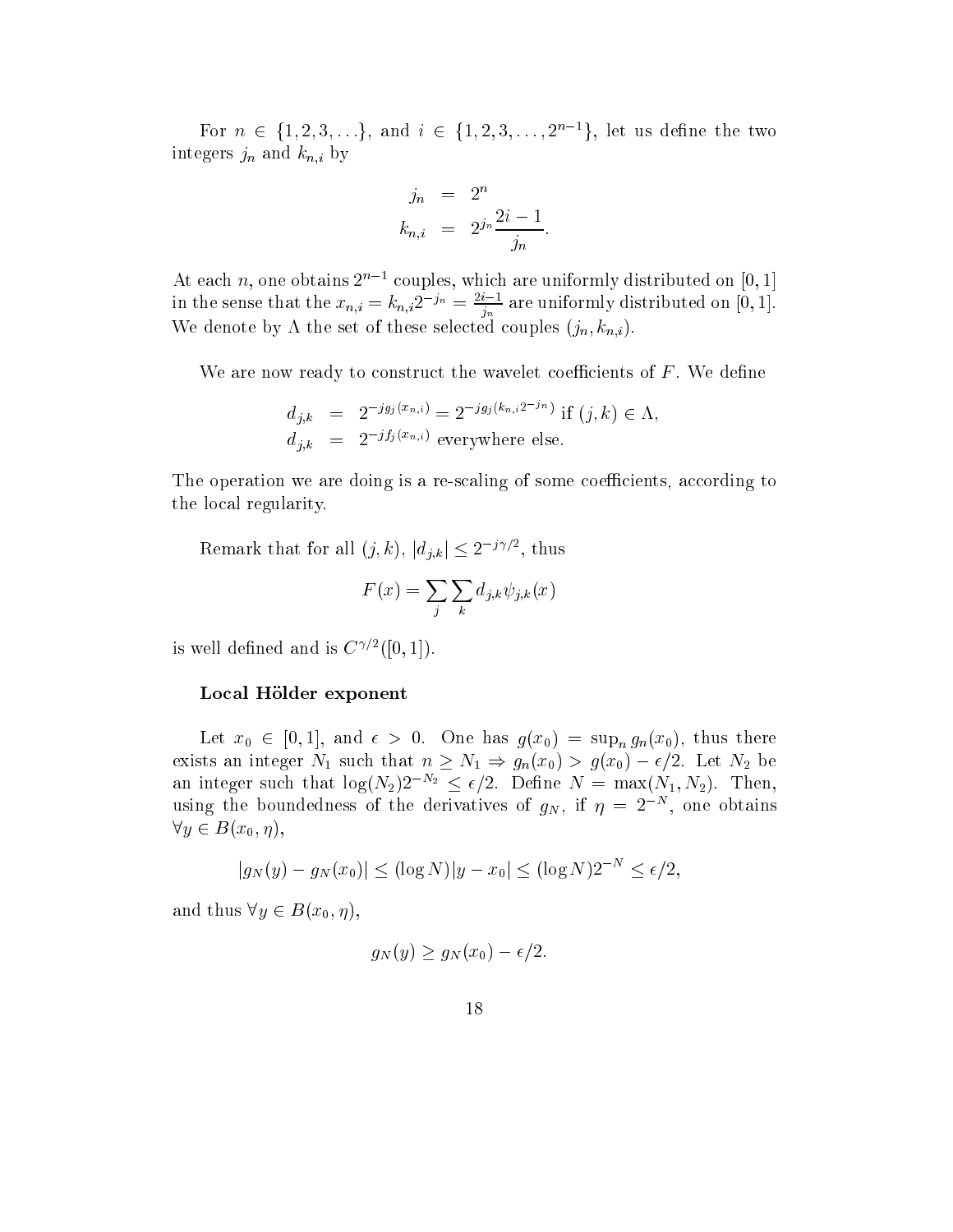$\overline{C}$  . Thus for the sequence of  $\overline{C}$  , and since  $\overline{C}$  , and since  $\overline{C}$  , and since  $\overline{C}$  , and since  $\overline{C}$  , and since  $\overline{C}$  , and since  $\overline{C}$  , and since  $\overline{C}$  , and since  $\overline{C}$  , and si non-decreasing, the last property is still true for any  $g_n$ ,  $n \geq N$ . One obtains the key property:

$$
\forall y \in B(x_0, \eta), \forall n \ge N, \ g_n(y) \ge g(x_0) - \epsilon,
$$
\n(19)

considered in that was also a considered the wavelet the wavelet the support is in the support is in the support cluded in  $B(x_0, \eta)$  (these coefficients are the ones one shall focus on to compute  $\alpha_l(B(x_0, \eta)))$ . There are two sorts of such coefficients

 $\mathbf t$  ones, the symmetry ones, those which is  $\mathbf t$  on  $\mathbf t$  . One belong to . One belong to . One belong to . One belong to . One belong to . One belong to . One belong to . One belong to . One belong to . One belong them

$$
|d_{j,k}| \leq 2^{-j f_j(k2^{-j})} \leq 2^{-j g_j(k2^{-j})} \leq 2^{-j (g(x_0) - \epsilon)}
$$

those whi
h belong to . For them,

$$
|d_{j,k}| \le 2^{-j g_n(x_{n,i})} \le 2^{-j (g(x_0) - \epsilon)}
$$

Eventually, for all the interesting couples of coefficients  $(j, k)$ ,  $|d_{j,k}| \leq$  $\mathcal{Z}$  )  $\mathcal{Z}$  (seems). One concludes  $\alpha_l(D(\mathcal{X}_0, \eta)) \geq g(\mathcal{X}_0) - \epsilon$ . The result is clearly still true on the one one has letter on the three has letters in the set of  $\mathcal{U}$  , thus one has letters on the  $\mathcal{U}$ 

On the other hand,  $\forall n > 0$ , consider the unique integer *i* that verifies  $x_{n,i} = \kappa_{n,i} z^{j,n} \in [x_0 - j_n, x_0 + j_n].$  Then, using the boundedness of the derivatives of  $g_n$ , one can write

$$
|g_{j_n}(x_{n,i}) - g_{j_n}(x_0)| \leq \log(j_n)j_n^{-1} \leq n2^{-n}.
$$

Let  $N_3$  be such that  $N_3 Z \stackrel{\sim}{\rightarrow} \le \epsilon/2$ . For  $n \ge \max(N_3, N)$  (where N has been above defined), one has

$$
g_{j_n}(x_{n,i}) \le g_{j_n}(x_0) + \epsilon/2 \le g(x_0) + \epsilon \tag{20}
$$

There is an infinite number of such couples  $(n, i)$ , whose associated wavelet coefficients satisfy

$$
|d_{j,k}| = |d_{j_n,k_{n,i}}| = 2^{-j_n g_{j_n}(x_{n,i})} \ge 2^{-j_n (g(x_0) + \epsilon)}.
$$
 (21)

Now, by Proposition 2.2,  $\alpha_l(B(x_0, \eta)) \leq g(x_0)+\epsilon$ . Since, one more time, this is also true for any 1 , one has l(x0) g(x0) <sup>+</sup> .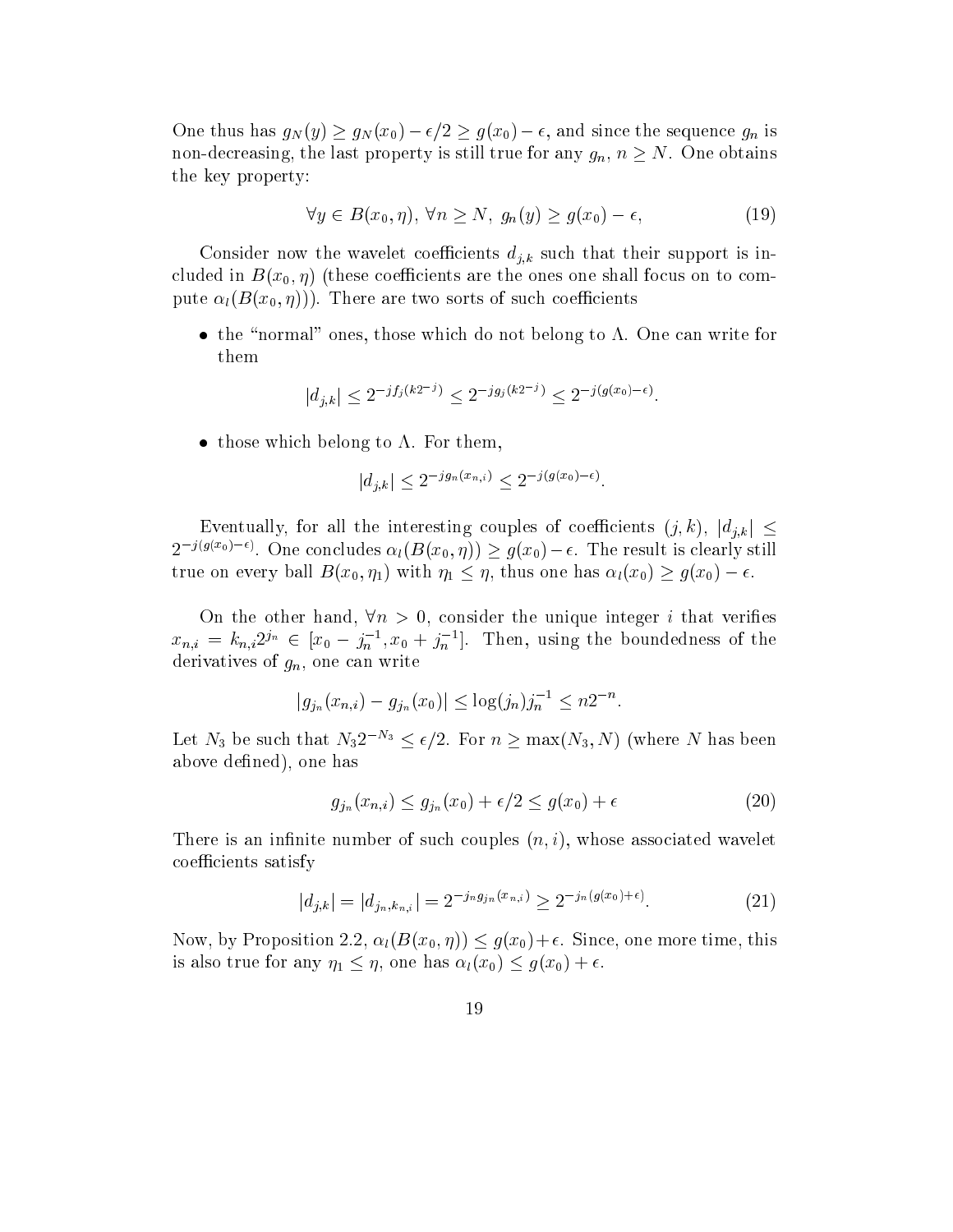Eventually,  $\alpha_l(x_0) = g(x_0)$ .

### Pointwise Hölder exponent

The estimation of this exponent is more ompli
ated. Let x0 <sup>2</sup> [0; 1℄, and

with the results (i.e. if the distribution  $\sum_{i=1}^n a_i$  is the distribution of  $\mathbf{1}$  $Z^{j,n,j,n}$  (xn;i), it has been proved in [1] that  $\forall x, \alpha_p(x) = f(x)$ . The question is: do we change something when we modify the values of these specific coefficients? The modifications may have big influence on regularity, because the new coefficients are larger than the "normal" ones (indeed, remember that  $f(x) = f(x)$ .  $f(x) = f(x)$ .

We will show that in fact, the rescaled coefficients are not seen by most of the points x. Thus, for such points, one still has  $\alpha_p(x) = f(x)$ .

Let us dene the set EM by

$$
E_M = \{x : \exists C, \exists N_x, \forall n \ge N_x, \forall i, |x - \frac{2i - 1}{2^n}| \ge C2^{-2^n \frac{\gamma}{M}}\},\qquad(22)
$$

where M verifies  $M \geq \|J\|_{\infty}$ . Let  $x_0$  be in  $E_M$ . Since  $x_{n,i} = \frac{z_{n,i}}{2^n}$ , one has, for every i and  $n \geq N_x$ ,

$$
2^{-2^{n}\frac{\gamma}{M}} \leq C|x_{0} - x_{n,i}|,
$$
\n(23)

ing in and the second property and in the first limit in and the second second property. In the second second

$$
2^{-j_n \frac{1}{M}} \le C |x_0 - k_{n,i} 2^{-j_n}|.
$$

who the first property  $\mathcal{G}/n$  and f  $\mathcal{G}/n$  is the first property from the  $\mathcal{G}$   $\mathcal{G}$  (x)  $\mathcal{G}/n$  $J_{III} \sim J_{II}$  $\frac{f(x_0)}{f(x_0)} \geq \frac{1}{M}$ , and for every *i* and *n*,

$$
2^{-j_n \frac{g_{j_n}(y)}{f(x_0)}} \le C|x_0 - k_{n,i} 2^{-j_n}|.
$$

This is equivalent to

$$
2^{-j_n g_{j_n}(x_{n,i})} \le C |x_0 - k_{n,i} 2^{-j_n}|^{f(x_0)},
$$

whi
h implies

$$
2^{-j_n g_{j_n}(x_{n,i})} \leq C 2^{-j_n f(x_0)} (2^{j_n} |x_0 - k_{n,i} 2^{-j_n}|)^{f(x_0)},
$$
  
 
$$
\leq C 2^{-j_n f(x_0)} (1 + 2^{j_n} |x_0 - k_{n,i} 2^{-j_n}|)^{f(x_0)}.
$$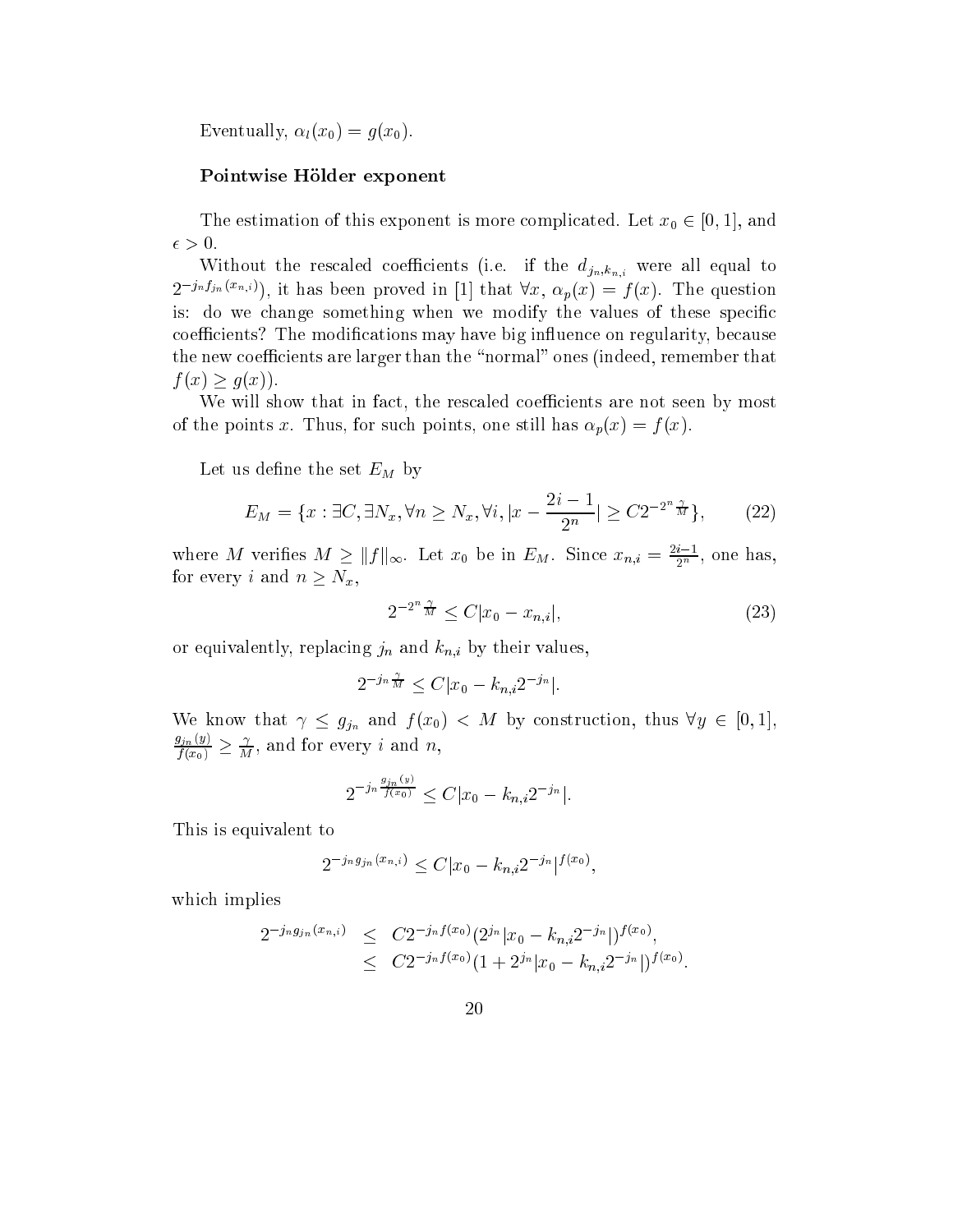But  $a_{j_n,k_{n,i}} = 2^{-\sum s_j n_j k_{n,i}}$ , hence, for any  $x_0 \in E_M$ , there exists a constant C su
h that

$$
|d_{j_n,k_{n,i}}| \le C2^{-f(x_0)j_n} \left(1 + 2^{j_n}|x_0 - k_{n,i}2^{-j_n}|\right)^{f(x_0)}.
$$
 (24)

This shows that, if x0 <sup>2</sup> EM \ [0; 1℄, 8n Nx, 8p, one has (24), whi
h ensures  $\alpha_p(x_0) = f(x_0)$ . The large coefficients, those which are rescaled, are not "seen" by the pointwise Hölder exponent at  $x_0$ .

To end the proof, it is sufficient to measure the size of  $E_M$ . We prove in Se
tion 6 that the omplementary set DM of the set EM has Hausdor dimension 0. Moreover, any rational number  $x = p/q$  belongs to  $E_M$ .

**Remark 5.1** One cannot say anything about the x's that are in  $D_M$  =  $[0,1]\backslash E_M$ , except that for such points x,  $g(x) = \alpha_l(x) \leq \alpha_p(x)$ . Neverthe less some of them must satisfy  $\alpha_p(x) = \alpha_l(x)$  even if the functions f and g satisfy f (gf c g(gf for all give port all  $\sim$ 

**Remark 5.2** Combining the construction we used with the construction due to S. Jaffard in  $[6]$ , one can certainly prescribe, outside a set of Hausdorff  $dimension\ 1\ but\ of\ Lebesgue\ measure\ 0,\ three\ different\ regularity\ exponents$ at the same time: the lo
al Holder exponent, the pointwise Holder exponent, and the chirp exponent (cf  $(10)$ ). This is a first step towards a more complete prescription of the regularity of a function. See  $\beta$  for more on this topic.

#### Study of the set  $E_M$ 6

We begin by computing the Hausdorff dimension of the complementary set of  $E_M$ 

**Proposition 6.1** For all  $M > 0$ , the Hausdorff dimension of the set  $D_M$ defined by

$$
D_M = [0,1] \backslash E_M \tag{25}
$$

is 0.

**Proof:** Let  $M > 0, C > 0$ , and denne  $E_M^{\top}$  by

$$
E_M^C = \{ x \in [0, 1] : \exists N_x, \forall n \ge N_x, \forall i, |x - \frac{2i - 1}{2^n}| \ge C2^{-2^n \frac{\gamma}{M}} \},\qquad(26)
$$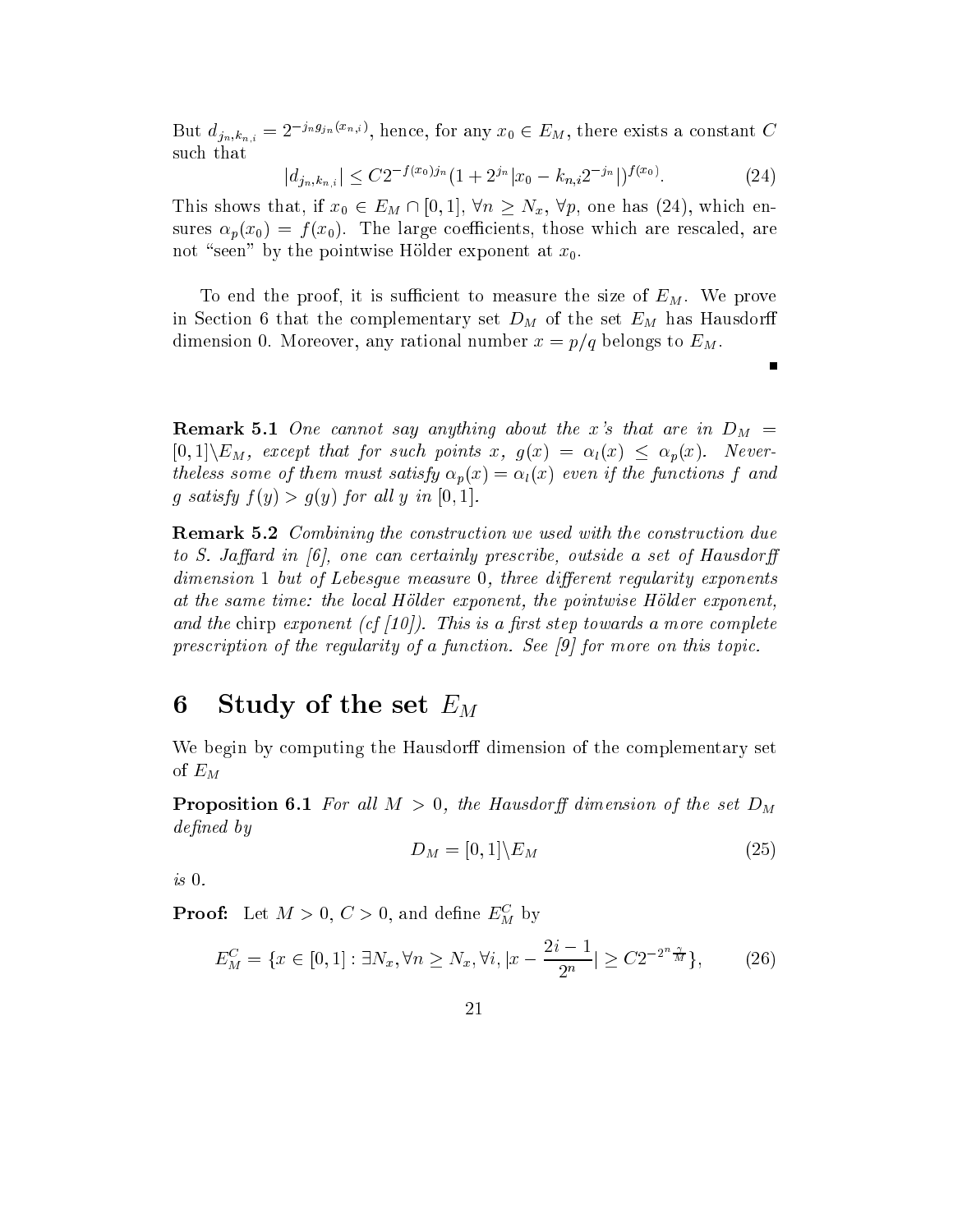or equivalently,

$$
E_M^C = \{ x \in [0, 1] : \exists N_x \in \mathbb{N}, \ x \notin \cup_{n \ge N_x} F_n^C \},\tag{27}
$$

where

$$
F_n^C = \bigcup_{i=1}^{2^{n-1}} B_{n,i}^C
$$

and

$$
B_{n,i}^C = \left[ \frac{2i-1}{2^n} - C2^{-2^n \frac{\gamma}{M}}, \frac{2i-1}{2^n} + C2^{-2^n \frac{\gamma}{M}} \right[.
$$

Let  $D_M^{\perp} \equiv [0,1] \setminus E_M^{\perp}$ .  $D_M^{\perp}$  obviously satisfies

$$
D_M^C = \cap_{N \in I\!\!N} \cup_{n \geq N} F_n^C
$$

Let  $\epsilon > 0$ . One has

$$
\sum_{n\geq N} \sum_{i=1}^{2^{n-1}} |B_{n,i}^C|^{\epsilon} \leq \sum_{n\geq N} 2^{n-1} |2C2^{-2^n \frac{\gamma}{M}}|^{\epsilon}
$$
  

$$
\leq C' 2^{-2^N \frac{\gamma}{M} \epsilon + N - 1},
$$

which goes to zero when *i*v goes to infinity ( $\cup$  is a constant independent of *N*). Since for all *N*,  $\cup_{n\geq N} F_n^*$  is obviously a cover of  $D_M^*$  by balls of size  $2^{-2a}$   $\pi$ , one has exactly shown that the e-dimensional Hausdorff measure of  $D_M$  is 0, ve  $>$  0. We conclude that the Hausdorn dimension of  $D_M$  is 0.

Remark now that  $D_M \subset \cap_{n \in I\!\!N^*} D_M$  .  $D_M$  is thus also of Hausdorff dimension 0.

In Theorem 4.1, one may choose, for all x,  $f(x) = M > \gamma = g(x) > 0$ . USING PROPOSITION 4.3, WE deducted that DM  $\mu$  and  $\mu$  and  $\mu$  and dense and dense and  $\mathbf v$ und be die rwise laat bedroom p on a too large set. This is different from p on a too large set. This is different from p on a too large set. This is different from p on a too large set. This is different from p on implies

our corollary from the and dense in formulation in formulation  $\mathcal{C}$ 

We remark finally that our construction also allows to prescribe the pointwise Hölder exponent at any rational point (even at dyadic ones). Indeed,

 $P$  -  $P$  -  $P$  -  $P$  -  $P$  -  $P$  .  $P$   $\vdots$   $P$   $\vdots$   $P$   $\vdots$   $P$   $\vdots$   $P$   $\vdots$   $P$   $\vdots$   $P$   $\vdots$   $P$   $\vdots$   $P$   $\vdots$   $P$   $\vdots$   $P$   $\vdots$   $P$   $\vdots$   $P$   $\vdots$   $P$   $\vdots$   $P$   $\vdots$   $P$   $\vdots$   $P$   $\vdots$   $P$   $\vdots$   $P$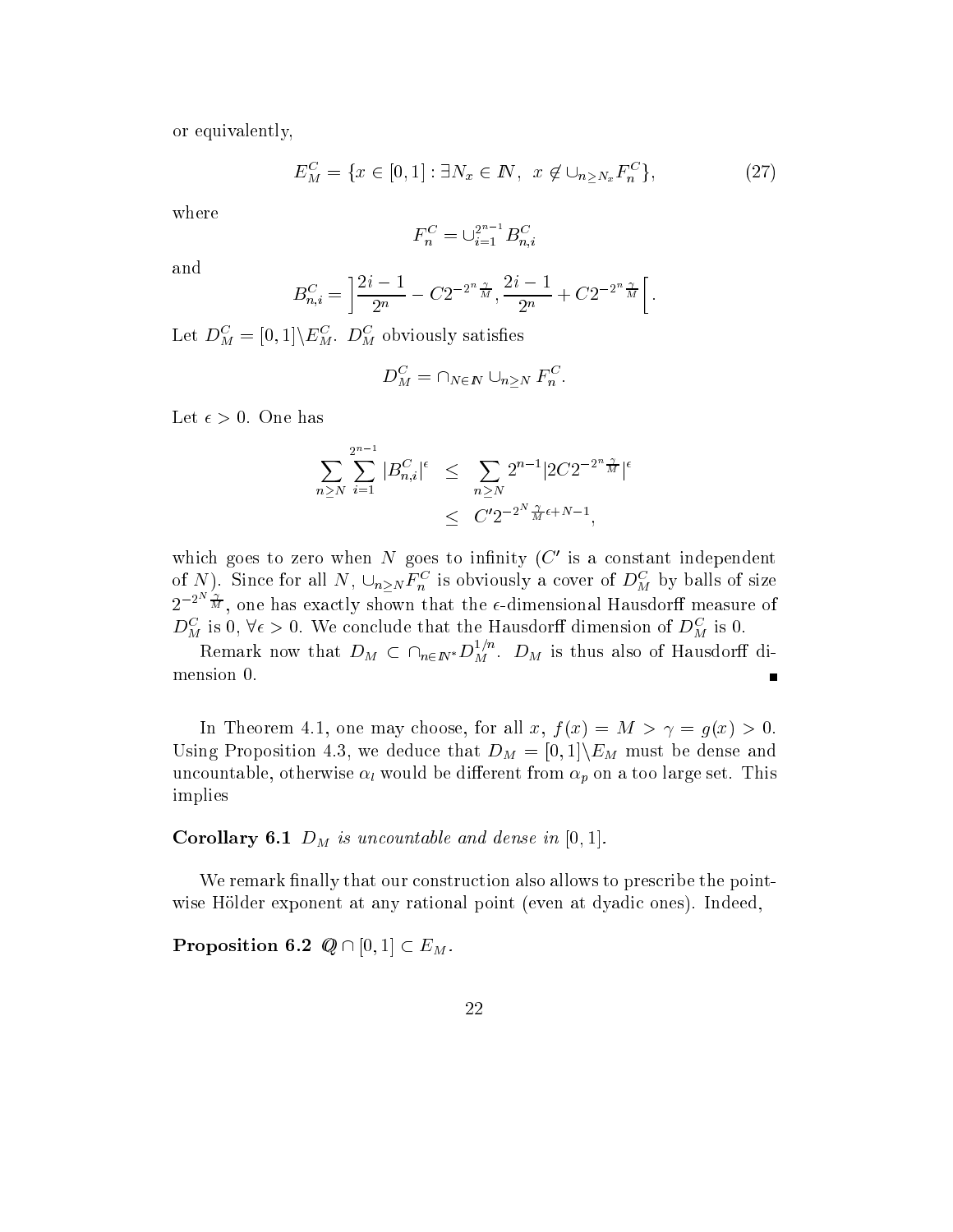**Proof:** Let  $x = \frac{1}{2}$  be a rational number.

 $\mathbf{r}$ 

For every <sup>n</sup> <sup>2</sup> IN,

$$
|x - \frac{2p - 1}{2^n}| = |\frac{p}{q} - \frac{2p - 1}{2^n}| = |\frac{2^n p - (2p - 1)q}{q^{2^n}}|.
$$

Let us decompose the integer q as  $q = 2^{n_x}q_1$ , where  $q_1$  is an odd integer.  $T = T$  . Thus, for  $T = T$  ,  $T = T$  ,  $T = T$ 

$$
2^{n}p - (2p - 1)q = 2^{n_x}(2^{n - n_x}p - (2p - 1)q_1) \neq 0,
$$

since  $2^{n-m}p$  is an even integer and  $(2p-1)q_1$  is an odd integer. Consequently,  $\forall n$  such that  $2 \geq q$ ,

 $\blacksquare$ 

$$
|x-\frac{2p-1}{2^n}|=|\frac{2^np-(2p-1)q}{q2^n}|\geq \frac{1}{q2^n}\geq (2^{-n})^2
$$

Thus x 2  $\equiv$   $\frac{1}{M}$  and Proposition 6.2 is proved. We can expect the proposition  $\frac{1}{M}$ 

# 7 A
knowledgments

We thank the referees for their constructive comments, in particular for suggesting FW as an example of a function function  $\alpha$  and the contract of Proposition 5.1.

# **References**

- [1] K. Daoudi, J. Lévy Véhel, and Y. Meyer. Construction of continuous functions with prescribed local regularity. Constructive Approximation, 14(3):349-385, 1998.
- [2] I. Daubechies. Orthonormal bases of compactly supported wavelets. Comm. Pure Appl. Math, 41, 1988.
- [3] K. Falconer. The multifractal spectrum of statistically self-similar measures. J. Theoretical Probability, 7:681-702, 1994.
- [4] B. Guiheneuf and J. Lévy Véhel. 2-microlocal analysis and applications in signal processing. In *International Wavelets Conference*, Tangier, April 1998.